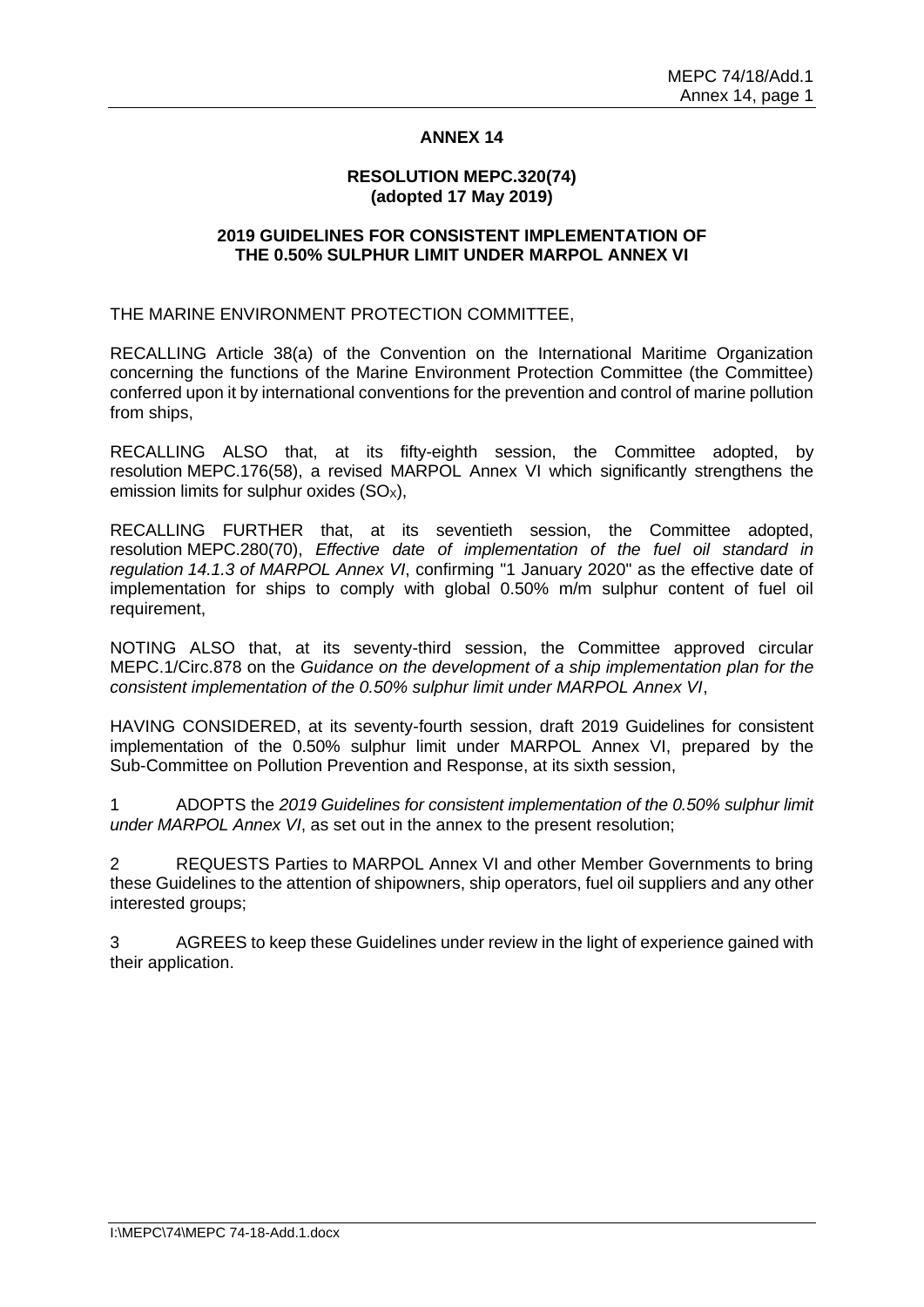# ANNEX

### **2019 GUIDELINES FOR CONSISTENT IMPLEMENTATION OF THE 0.50% SULPHUR LIMIT UNDER MARPOL ANNEX VI**

#### **1 Introduction**

#### **1.1 Objective**

1.1.1 The purpose of these Guidelines is to ensure consistent implementation of the 0.50% sulphur limit under MARPOL Annex VI. These Guidelines are intended for use by Administrations, port States, shipowners, shipbuilders and fuel oil suppliers, as appropriate.

#### **1.2 Definitions**

- 1.2.1 For the purpose of these Guidelines, the definitions in MARPOL Annex VI apply.
- 1.2.2 The following definitions of fuel oils are used, as applicable:
	- .1 Distillate marine fuels (DM) are as specified in ISO 8217:2017<sup>1</sup> (e.g. DMA, DMB, DMX, DMZ);
	- .2 Residual marine fuels (RM) are as specified in ISO 8217:2017<sup>1</sup> (e.g. RMD 80, RMG 380);
	- .3 Ultra-low sulphur fuel oil (ULSFO) are as specified in ISO 8217:2017<sup>1</sup> (e.g. maximum 0.10% S ULSFO-DM, maximum 0.10% S ULSFO-RM);
	- .4 Very low sulphur fuel oil (VLSFO) (e.g. maximum 0.50% S VLSFO-DM, maximum 0.50% S VLSFO-RM); and
	- .5 High sulphur heavy fuel oil (HSHFO) exceeding 0.50% S.

# **2 Ship implementation planning for 2020**

2.1 MEPC 70 agreed to "1 January 2020" as the effective date of implementation for ships to comply with the 0.50% m/m fuel oil sulphur content limit requirement and adopted resolution MEPC.280(70) on the *Effective date of implementation of the fuel oil standard in regulation 14.1.3 of MARPOL Annex VI*<sup>2</sup> .

2.2 In this context, MEPC 73 agreed that Administrations should encourage ships flying their flag to develop implementation plans, outlining how the ship may prepare in order to comply with the required sulphur content limit of 0.50% by 1 January 2020. The plan should be complemented with a record of actions taken by the ships in order to be compliant by the applicable date.

2.3 MEPC 73, recognizing the need for guidance to support the consistent implementation of the 0.50% sulphur limit under MARPOL Annex VI, approved MEPC.1/Circ.878 on the *Guidance on the development of a ship implementation plan for the consistent implementation of the 0.50% sulphur limit under MARPOL Annex VI*.

<sup>&</sup>lt;sup>1</sup> The latest edition of the ISO standard is recommended.

<sup>&</sup>lt;sup>2</sup> Regulation 14.1.3 of MARPOL Annex VI, was amended by resolution MEPC.305(73).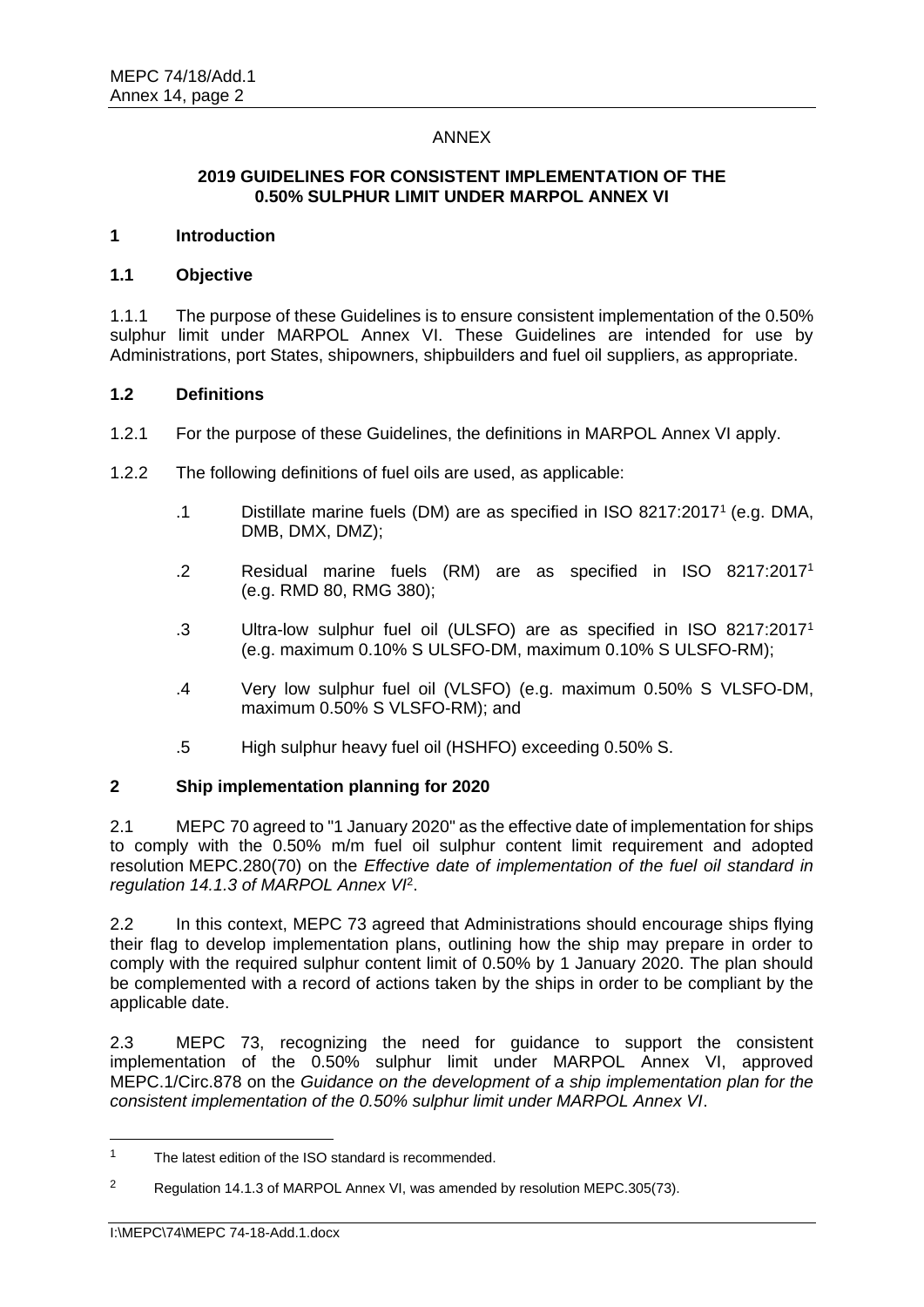# **3 Impact on fuel and machinery systems**

3.0.1 The experiences and lessons learned from the transition to the 0.10% m/m  $SO_x$ -ECA limit indicated that current ship machinery operations should be sufficiently capable of addressing the concerns regarding combustion of the new 0.50% m/m limit fuel oils.

3.0.2 Currently most of the marine diesel engines and boilers on ships operating outside Emission Control Areas (ECAs) are optimized to operate on heavy fuel oil. From 2020 ships are required to use fuel oils with a sulphur content of 0.50% m/m or lower, unless fitted with an approved equivalent means of compliance.

# *3.1 Distillate fuels*

3.1.1 A major challenge with distillate fuels is low viscosity. Low viscosity may cause internal leakages in diesel engines, boilers and pumps. Internal leakages in fuel injection system may result in reduced fuel pressure to the engine, which may have consequences for the engine performance (e.g. starting of the engine). Equipment makers recommendations should be taken into account, and adequate testing, maintenance and possible installation of coolers, etc. may be performed.

3.1.2 Cold Filter Plugging Points (CFPP) and Cloud Points (CP) as well as the Pour Point (PP) for distillate fuels need to be considered in light of the ship's intended operating area and ambient temperatures.

3.1.3 These issues are critical concerns as they can result in the formation and accumulation of wax sediment, which can cause costly and avoidable maintenance. In the worst-case scenario, sediment can cause engine fuel starvation and power loss.

3.1.4 ISO 8217:2017<sup>3</sup> limits the cold flow properties of a fuel through setting a limit on the PP. However, given that wax crystals form at temperatures above the PP, fuels that meet the specification in terms of PP can still be challenging to operations in colder operating regions, as the wax particles can rapidly block filters, potentially plugging them completely. For cold weather, additional cold flow properties, CFPP and CP, should be reported by the supplier when the receiving ship has ordered distillate fuel for cold weather operations, a requirement that is specified in ISO 8217:2017<sup>3</sup>.

3.1.5 Since the residual fuels are usually heated and distillate fuels are not heated, particular attention needs to be given to the cold flow properties of distillates. Cold flow property challenges can be managed by heating the fuel. CIMAC has issued "01 2015 CIMAC Guideline Cold flow properties of marine fuel oils"<sup>4</sup> .

3.1.6 Fuel temperature should be kept approximately 10°C above the PP in order to avoid any risk of solidification, however this may not reduce the risk of filter blocking in case of high CFPP and CP.

3.1.7 It is good practice to review the possibilities of heating arrangements for distillate fuels on board. This is usually very limited, as it is not standard practice to have heating arrangements in distillate storage, settling or service tanks. Transfer arrangements may be adapted to pass through a residual fuel oil heat exchanger should the need arise.

<sup>&</sup>lt;sup>3</sup> The latest edition of the ISO standard is recommended.

<sup>4</sup> https://www.cimac.com/cms/upload/workinggroups/WG7/CIMAC\_WG7\_2015\_01\_Guideline\_Cold [Flow\\_Properties\\_Marine\\_Fuel\\_Oils\\_final.pdf](https://www.cimac.com/cms/upload/workinggroups/WG7/CIMAC_WG7_2015_01_Guideline_Cold__Flow_Properties_Marine_Fuel_Oils_final.pdf)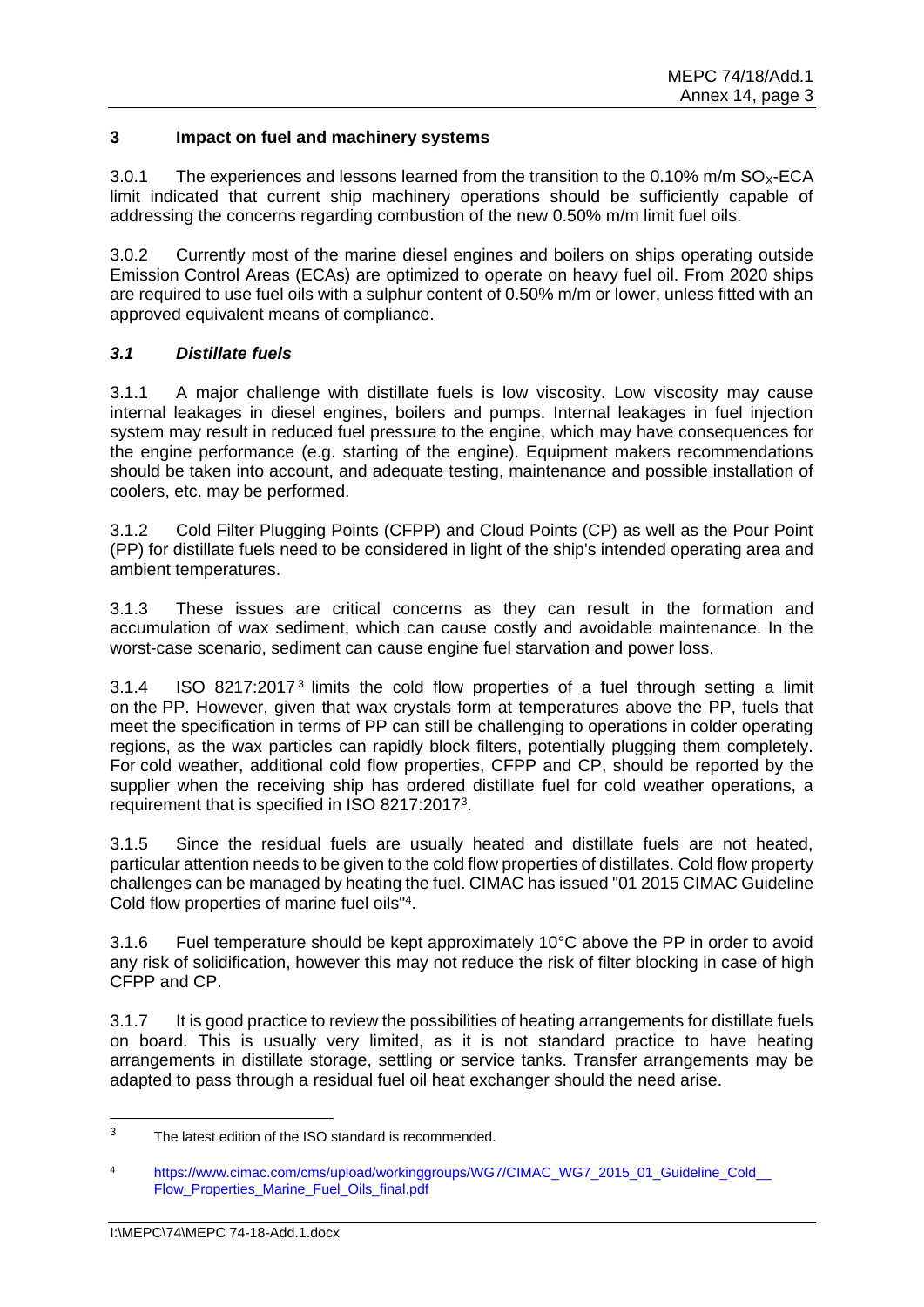3.1.8 Knowing the fuel properties before bunkering will assist in taking the necessary precautions where and when necessary. If the ship is heading towards colder climates and the cold flow properties are inferior, the fuel may be:

- .1 either used before entering cold regions, or
- .2 used with suitable heating arrangement, as mentioned above.

3.1.9 If the approach of applying heat is being followed it should be ensured that the fuel is not overheated resulting in the viscosity dropping below the minimum recommendation of 2 cSt at any point in the fuel system, including the engine inlet. In order to reduce this risk, heating should be limited to max 40°C.

# *3.2 Distillate fuel with FAME content*

3.2.1 Increased demand for Distillate fuels may result in more land-based products making their way into the marine supply pool, some of these fuels (e.g. biodiesel) may contain Fatty Acid Methyl Ester (FAME).

3.2.2 There are various technical challenges associated with use of fuel having FAME content, e.g. potential oxidation of biodiesel, its biodegradable nature, etc. with adverse implications, limitations in storage life, etc. It also needs to be tested for stability.

3.2.3 The ISO 8217:2017<sup>3</sup> standard includes a maximum FAME content of 7.0% by volume for DFA/DFZ/DFB fuel oil grades since some ports may offer automotive diesel fuel as the only fuel available, which contains FAME and could violate the fuel flashpoint requirements addressed in SOLAS chapter II-2. The maximum  $7.0\%$  (v/v) has been chosen as this aligns with the concentrations allowed in some of the countries applying environmental regulations.

3.2.4 Manufacturers of engines and equipment like oily water separators, overboard discharge monitors, filters, coalescers, etc. need to be consulted to confirm the ability of engines and equipment to handle biodiesel blends of up to B7 (i.e. 7.0% v/v).

3.2.5 It is recommended to avoid using such biodiesel blend fuels for lifeboat engines, emergency generators, fire pumps, etc. where it is stored in isolated individual unit fuel tanks and subjected to conditions for accelerated degradation.

3.2.6 CIMAC has provided a Guideline for Shipowners and Operators on Managing Distillate Fuels up to 7.0% v/v Fame (Biodiesel).<sup>5</sup>

# *3.3 Residual fuels*

# *3.3.1 Stability and compatibility*

3.3.1.1 It is essential to distinguish between "Fuel stability" within a single batch of fuel and "Fuel compatibility" between different fuel batches.

3.3.1.2 Regarding stability: the fuel shall be stable and homogeneous at delivery and it is the responsibility of the fuel oil blenders and suppliers to ensure this.

 $\overline{a}$ 

<sup>5</sup> [https://www.cimac.com/cms/upload/workinggroups/WG7/CIMAC\\_WG7\\_Guideline\\_for\\_Ship\\_Owners\\_](https://www.cimac.com/cms/upload/workinggroups/WG7/CIMAC_WG7_Guideline_for_Ship_Owners_and_Operators_on_Managing_Distillate_Fuels_May_2013.pdf) [and\\_Operators\\_on\\_Managing\\_Distillate\\_Fuels\\_May\\_2013.pdf](https://www.cimac.com/cms/upload/workinggroups/WG7/CIMAC_WG7_Guideline_for_Ship_Owners_and_Operators_on_Managing_Distillate_Fuels_May_2013.pdf)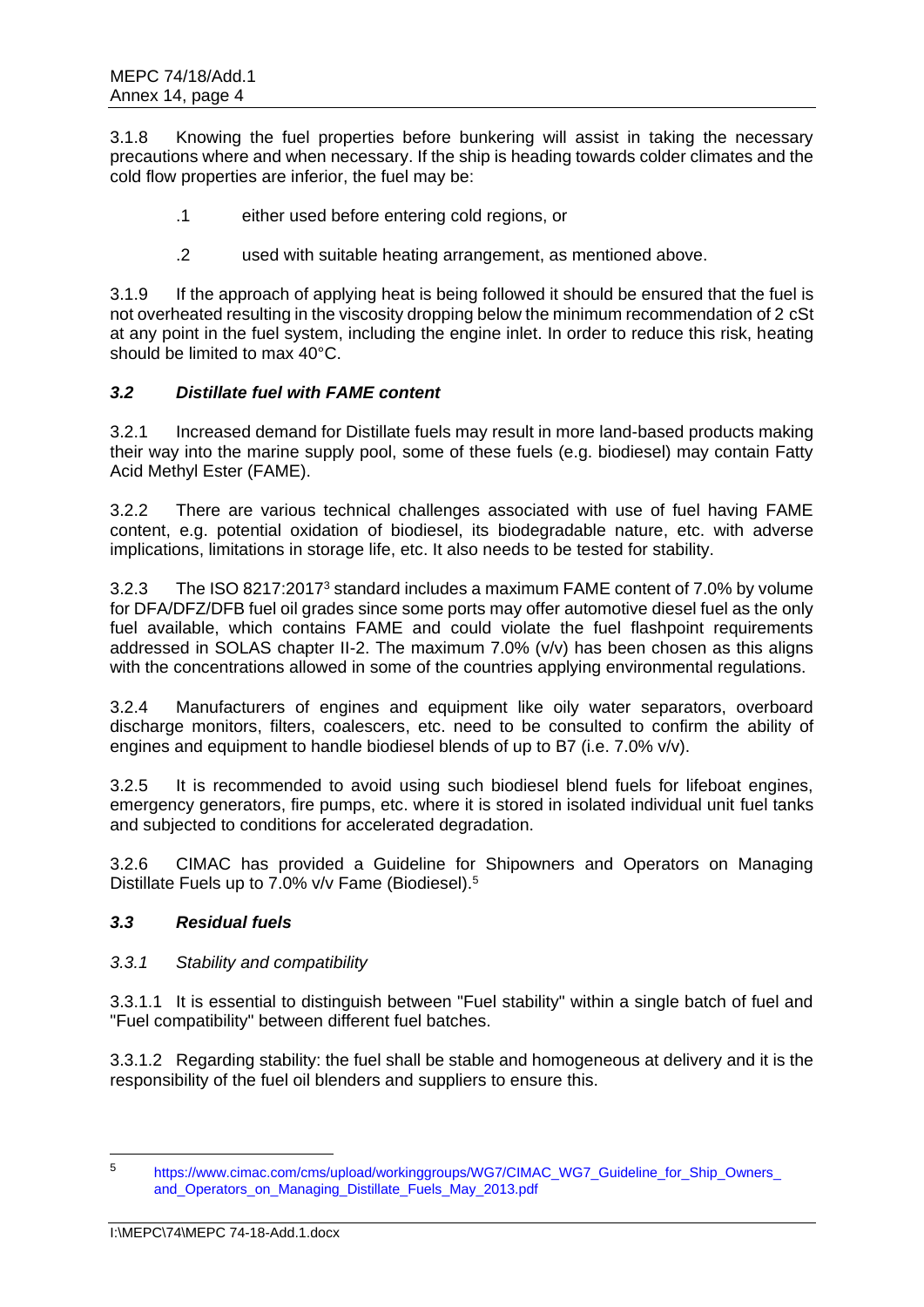3.3.1.3 A wide range of blends of refined products will be used to make the new 0.50% sulphur fuels, and the stability and compatibility of the blends will be an important concern for shipowners/operators. Unstable fuels can separate on their own and incompatible ones can do so when mixed in a single bunker tank, forming sludge that can block filters and ultimately cause engine failures.

3.3.1.4 It is recommended that ships have a commingling procedure. The procedure should primarily aim to ensure new bunkers are loaded into empty tanks to the extent possible. In the event that a ship finds itself possibly having to commingle a new bunker with bunkers already on board, then it is important that the ship determines the compatibility between the two said bunkers before comingling.

3.3.1.5 The reference test method shall be the total potential sediment test in accordance with ISO 10307-2:2009.

# *3.3.2 Catalytic fines (cat fines)*

3.3.2.1 Cat fines are a by-product of refining and consist of small particles of metal that are deliberately introduced as catalysts to "crack" the fuel oil. Unless reduced by purification, cat fines will become embedded in engine parts and cause serious and rapid engine damage. Reference should be made to engine manufacturer's guidance with respect to managing cat fines.

# *3.4 Key technical considerations for shipowners and operators*

3.4.1 Ship tank configuration and fuel system – the viscosity of most of these blended residual fuels is such that they cannot be used in distillate fuel-only systems and machinery, as they require heating for cleaning and combustion. A fully segregated fuel system for both distillate fuels and these new fuels is recommended.

3.4.2 Tank cleaning is recommended when using a residual fuel tank for storing these new fuels. This is to prevent sludge that has built up in these tanks from entering the fuel system. Further information on tank cleaning is set out in appendix 3 of MEPC.1/Circ.878 on *Guidance on the development of a ship implementation plan for the consistent implementation of the 0.50% sulphur limit under MARPOL Annex VI*.

3.4.3 Heating requirements – due to the cold flow properties of most of these new fuels, permanent heating of the fuel may be necessary to minimize the risk of wax formation, also in storage. This is especially important in colder regions.

3.4.4 Fuel treatment system – Some of these new fuels may contain cat fines and/or sediments and therefore need onboard cleaning. Separator temperature and settings should be adjusted to the fuels' viscosity and density. Please refer to recommendations from OEM and fuel supplier.

3.4.5 Considering that many of these new fuels have lower viscosities compared to conventional residual fuels, care should be taken to ensure no overheating occurs.

# *3.5 ISO Standard for residual fuels*

3.5.1 The bunker market uses ISO 8217:2017<sup>6</sup> specifications to ensure that the properties of the fuels it delivers conform to a standard that mean they comply with MARPOL Annex VI.

 $6$  The latest edition of the ISO standard is recommended.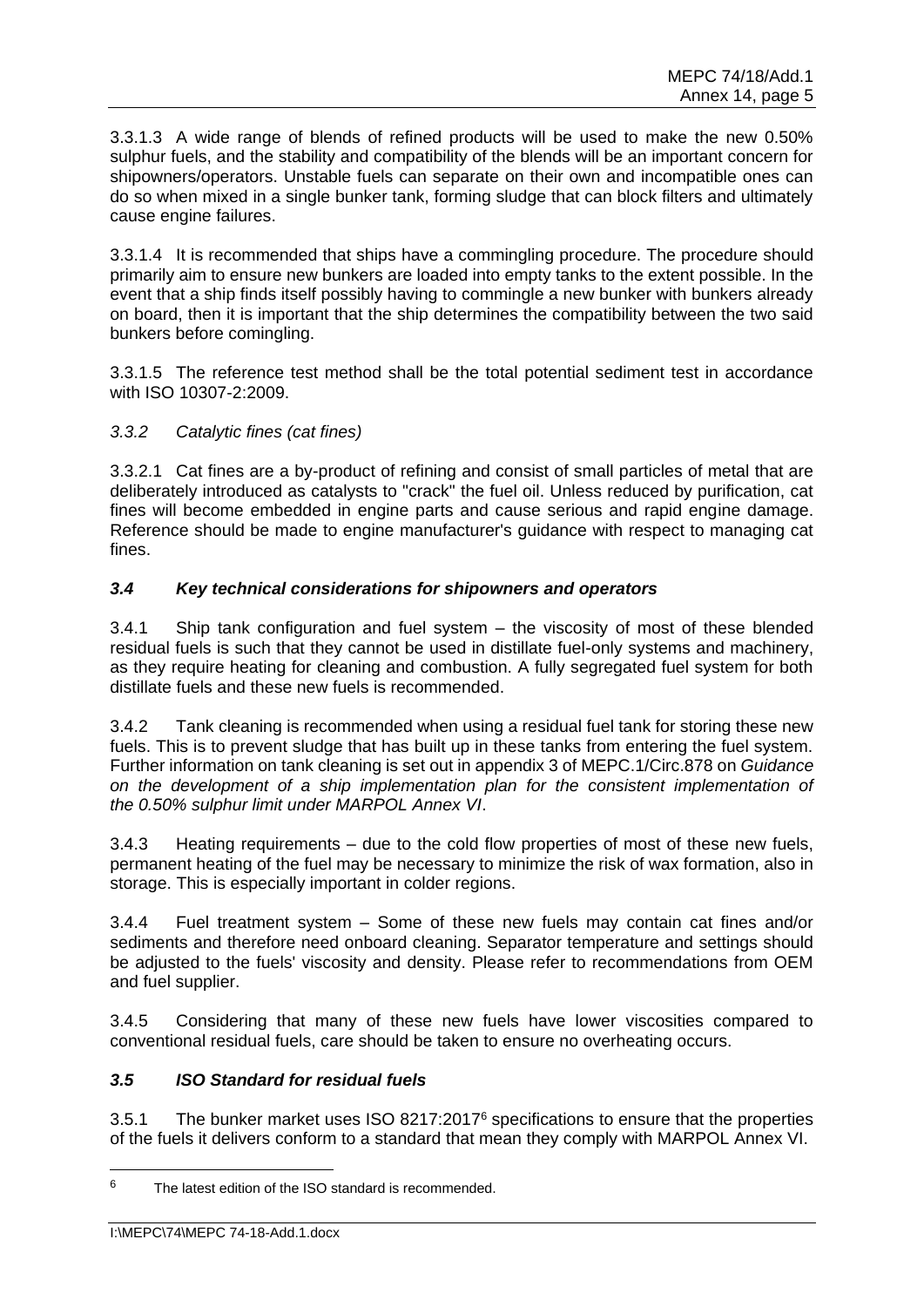3.5.2 The existing ISO 8217:2017<sup>6</sup> specification for marine fuels takes into consideration the diverse nature of marine fuels and incorporates a number of categories of distillate or residual fuels, even though not all categories may be available in every supply location it covers all marine petroleum fuel oils used today as well as the 0.50% Sulphur fuels of 2020. The General requirements, in the ISO 8217:2017<sup>6</sup> specification for marine fuels and characteristics, included in table 1 and 2 of ISO 8217:2017<sup>6</sup> identified safety, performance and environmental concerns and further takes into consideration the onboard handling requirements, including storage, cleaning and combustion aspects of all fuel oils used today and the anticipated fuel blends of 2020, irrespective of the sulphur content of the fuel oils.

3.5.3 It is important that any new standards address and do not preclude the use of renewable and alternative non-fossil crude derived products, so long as they comply with the chemical properties specified for these fuel oils.

# *3.6 Cylinder lubrication*

3.6.1 The choice of cylinder lubricating oils will often follow the fuel type in use. Therefore, when changing to VLSFO operation from RM operation the choice of appropriate cylinder lubricating oil should be considered in accordance with the recommendations of the engine manufacturer.

# **4 Verification issues and control mechanism and actions**

# *4.1 Survey and certification by Administrations*

4.1.1 When undertaking a survey in accordance with regulation 5 of MARPOL Annex VI, the Administration should conduct a survey of a ship to verify that the ship complies with the provisions to implement the 0.50% sulphur limit. In particular, the Administration should check whether the ship carries compliant fuel oils for use, based on the Bunker Delivery Note (BDN) on board, any other document or fuel oil samples as appropriate consistent with the provisions of regulation 18 of MARPOL Annex VI. If carriage of HSHFO for use is identified, the Administration should check whether regulation 3.2, regulation 4 of MARPOL Annex VI are applied to the ship, or if the ship encountered a fuel availability problem and is operating pursuant to regulation 18.2 of MARPOL Annex VI.

4.1.2 When an Administration decides to analyse a fuel oil sample to determine compliance with the sulphur limits in regulation 14.1 or 14.4, the final analysis should be carried out in accordance with ISO 8754:2003 by a laboratory that is accredited for the purpose of conducting the test in accordance with ISO/IEC 17025 or an equivalent standard. The test results should be in accordance with ISO 8754 reporting protocol, meaning a tested value at or above 0.10% sulphur should be reported with no more than two decimal places.

4.1.3 According to regulation 11.4 of MARPOL Annex VI, the Administration shall investigate any report of an alleged violation and thereafter promptly inform the Party which made the report, as well as the Organization, of the action taken. When informing the Organization, the MARPOL Annex VI GISIS module should be used.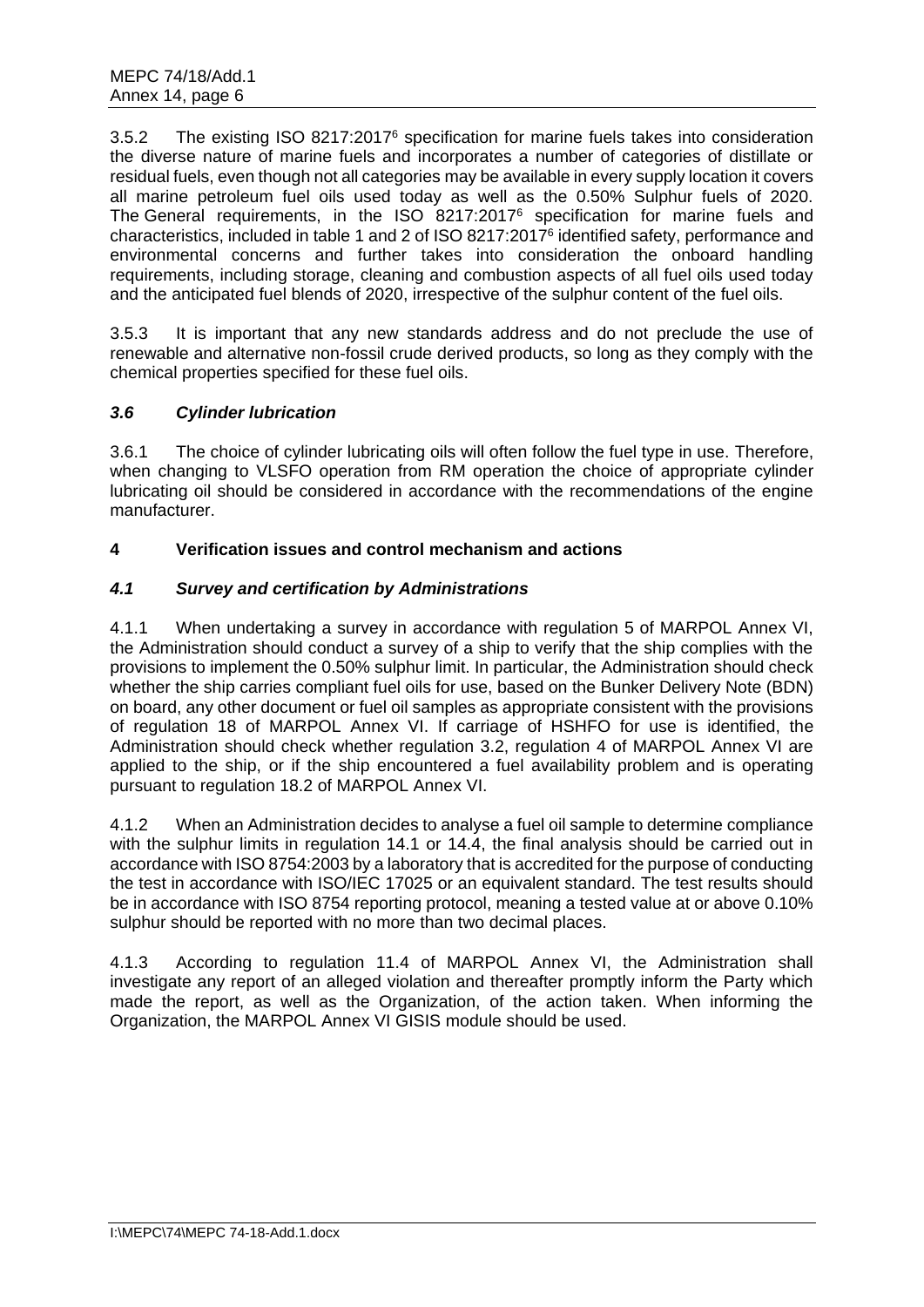# **4.2 Control measures by port States**

4.2.1 Port States should take appropriate measures to ensure compliance with the 0.50% of sulphur limit under MARPOL Annex VI, in line with the regulation 10 of MARPOL Annex VI and the *2019 Guidelines for port State control under MARPOL Annex VI*  (resolution MEPC.[…](74)) (2019 PSC Guidelines). Specifically, the port State should conduct initial inspections based on documents and other possible materials, including remote sensing and portable devices. Given "clear grounds" to conduct a more detailed inspection, the port State may conduct sample analysis and other detailed inspections to verify compliance to the regulation, as appropriate.

4.2.2 Regulation 18.2.3 of MARPOL Annex VI requires a Party to take into account all relevant circumstances and the evidence presented to determine the action to take, including not taking control measures. Administrations and port State control authorities may take into account the implementation plan when verifying compliance with the 0.50% sulphur limit requirement.

# *4.2.3 Inspections based on documents and other possible targeting measurements*

4.2.3.1 During the port State control and other enforcement activities, the port State should investigate whether a ship carries either compliant fuel oils or HSHFOs for use, based on the documents listed in paragraph 2.1.2 of the 2019 PSC Guidelines additionally records required to demonstrate compliance should also then be viewed. Results from remote sensing could be used to trigger inspections and portable devices could be used during the initial inspections, as appropriate. Remote sensing and portable devices are, however, of indicative nature and should not be regarded as the evidence of non-compliance but may be considered clear grounds for expanding the inspection.

4.2.3.2 Port state should determine if regulations 3.2, 4 or 18.2.3 apply together with retained bunker delivery notes and IAPP Certificate when considering the status of any HSHFO being carried for use on board.

# *4.2.4 Fuel oil sample analysis*

4.2.4.1 When the port State identifies clear grounds of suspected non-compliance of a ship based on initial inspections, the port State may require samples of fuel oils to be analysed. The samples to be analysed may be either the representative samples provided with BDN in accordance with regulation 18.8.2, MARPOL delivered samples or samples from designated sampling points in accordance with the *2019 Guidelines for onboard sampling for the verification of the sulphur content of the fuel oil used on board ships* (MEPC.1/Circ.864/Rev.1) (in-use fuel oil samples) or other samples obtained by the port State.

4.2.4.2 Where the MARPOL delivered sample is taken from the ship a receipt should be provided to the ship. The outcome of the analysis undertaken with appendix VI of MARPOL Annex VI should be advised to the ship for its records.

4.2.4.3 In detecting suspected non-compliance, the sample analysis should be conducted in a uniform and reliable manner as described in paragraph 4.1.2. The verification procedure for MARPOL delivered samples should be in accordance with appendix VI<sup>7</sup> of MARPOL Annex VI. For other samples taken on board the ship, the in-use and onboard sample, the sample should

 $\overline{z}$ <sup>7</sup> Amendments to MARPOL VI, Appendix VI, *Verification procedures for a MARPOL Annex VI fuel oil sample (regulation 18.8.2 or regulation 14.8)*, expected to be adopted in Spring 2020 and set out in annex 13 to document MEPC 74/18/Add.1.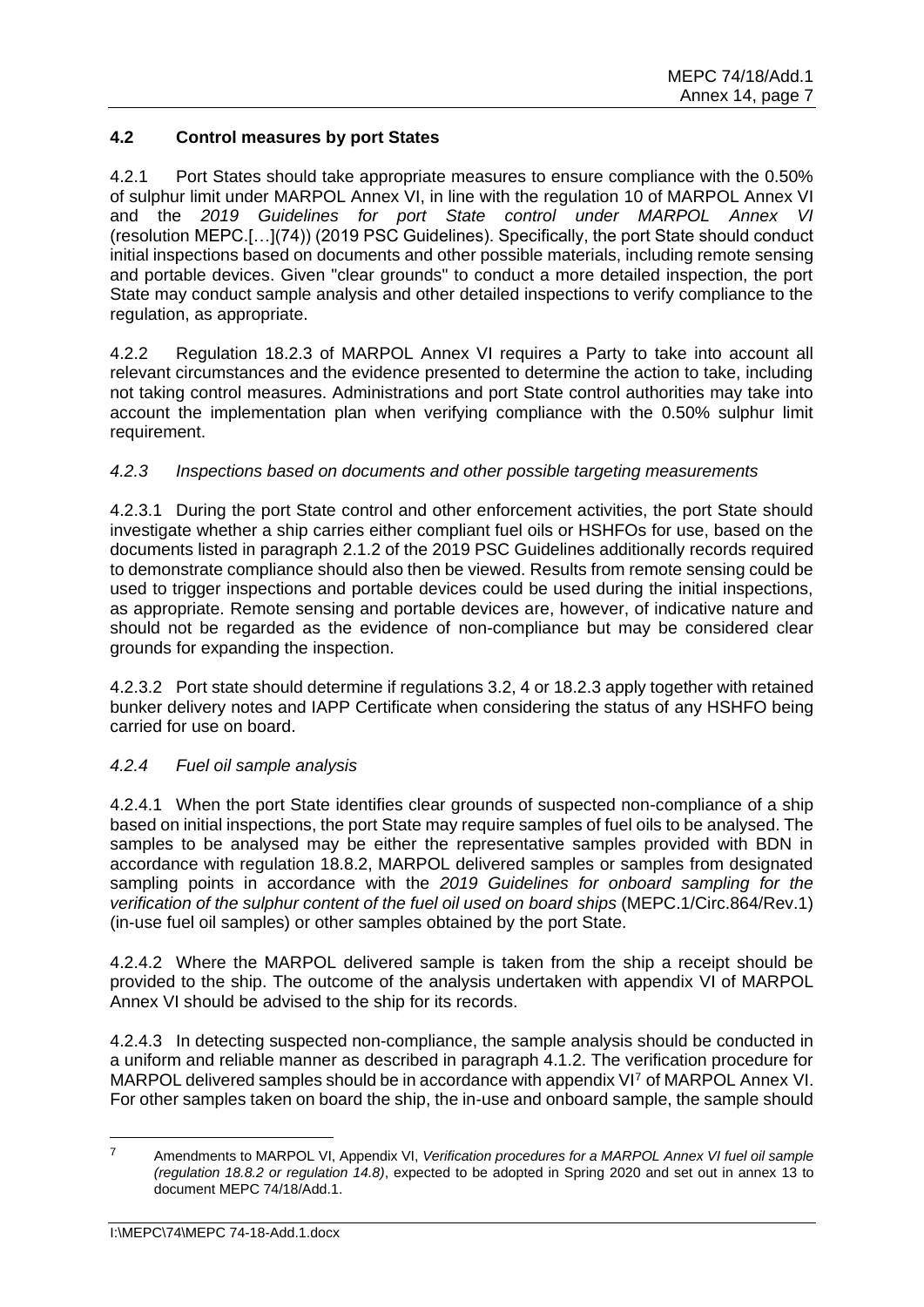be deemed to meet the requirements provided the test result from the laboratory does not exceed the specification limit +0.59R (where R is the reproducibility of the test method) and no further testing is necessary.

4.2.4.4 Notwithstanding the above process, all possible efforts should be made to avoid a ship being unduly detained or delayed. In particular, sample analysis of fuel oils should not unduly delay the operation, movement or departure of the ship.

4.2.4.5 If a non-compliance is established, consistent with regulation 18.2.3 the port State may prevent the ship from sailing until the ship takes any suitable measures to achieve compliance which may include de-bunkering all non-compliant fuel oil. In addition, the port State should report the information of the ship using or carrying for use non-compliant fuel oil to the Administration of the ship and inform the Party or non-Party under whose jurisdiction a bunker delivery note was issued of cases of delivery of non-compliant fuel oil, giving all relevant information. Upon receiving the information, the Party detecting the deficiency should report the information to the MARPOL Annex VI GISIS module in accordance with paragraph 3.4 of these Guidelines.

4.2.4.6 The Parties (the port and flag States); however, may permit, with the agreement of the destination port authority, a single voyage for bunkering of compliant fuel oil for the ship, in accordance with regulation 18.2.4 of MARPOL Annex VI. The single voyage should be one way and minimum for bunkering, and the ship proceeds directly to the nearest bunkering facility appropriate to the ship. In the case that the parties permit a single voyage of a ship, the port State should confirm that the Administration of the ship has advised the authority at the destination port of the approval for a single voyage including information on the ship granted with the approval and the certified record of analysis of the sample as the evidence. Once confirmation has been provided the port State should permit the ship to sail as agreed.

4.2.4.7 If the port State is made aware that a ship is carrying non-compliant fuel oil, which is not for use through an equivalent method under regulation 4 or a permit under regulation 3.2 of MARPOL Annex VI, the port State should take action to confirm the fuel is not being used. Action to confirm should include but is not limited to the examination of the oil record book and the record of tank soundings. Where necessary the port State may require tank soundings to be undertaken during the inspection. Where it is determined that the fuel has been used the control action in paragraph 4.2.4.5 should be applied.

- 4.2.5 Other open-sea compliance monitoring tools:
	- .1 fuel oil changeover calculator;
	- .2 data collection system for fuel oil consumption of ships (resolution MEPC.278(70)); and
	- $.3$  continuous  $SO<sub>x</sub>$  monitoring.

# **4.3 Control on fuel oil suppliers**

4.3.1 Designated authorities should, if deemed necessary, take a sample and test fuel oils from bunker barges or shore bunker terminals. Sampling of fuel oils in bunker barges or shore bunker terminals can be taken and tested in the same manner that the MARPOL delivered fuel oils are tested by the PSC. All possible efforts should be made to avoid a ship being unduly detained or delayed. If a sample is analysed, sample analysis of fuel oils should not unduly delay the operation, movement or departure of the ship.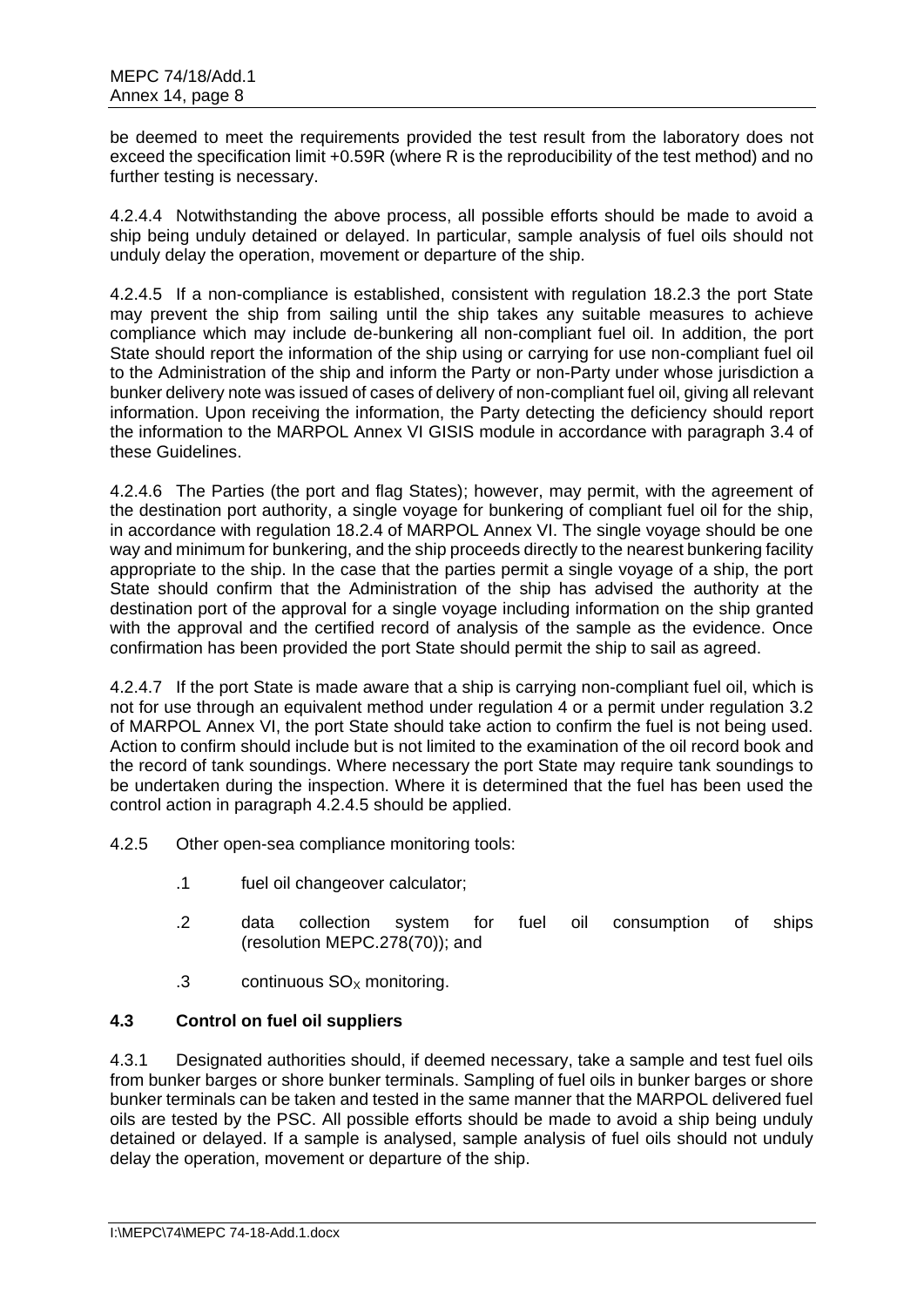4.3.2 If non-compliance, such as issuance of an incorrect BDN or a BDN without measurement of sulphur content, was found, the designated authorities should take appropriate corrective measures against the non-compliant supplier. In such case, the designated authorities should inform the Organization for transmission to the Member States of the non-compliant supplier, in accordance with the regulation 18.9.6 of MARPOL Annex VI and paragraph 4.4 of these Guidelines.

# **4.4 Information sharing related to non-compliances under MARPOL Annex VI**

4.4.1 When a Party finds a non-compliance of a ship or a fuel oil supplier, the information of the non-compliance should be reported to the MARPOL Annex VI GISIS module (regulation 11.4).

4.4.2 Publication of information on non-compliant ships/fuel oil suppliers or a reporting scheme to IMO to be registered on centralized information platforms are proposed as elements of an effective enforcement strategy. Various PSC regimes have successfully used the publishing of information related to substandard ships/fuel suppliers as a deterrent to non-compliance. Port States also need to report detentions of ships to IMO which may affect the future PSC targeting of the ship. The IMO GISIS database already makes available certain information related to non-compliances with the MARPOL Annex VI regulations.

# **5 Fuel oil non-availability**

# *5.1 Guidance and information sharing on fuel oil non-availability*

5.1.1 Regulation 18.2.1 of MARPOL Annex VI provides that in the event compliant fuel oil cannot be obtained, a Party to MARPOL Annex VI can request evidence outlining the attempts made to obtain the compliant fuel oil, including attempts made to local alternative sources. Regulations 18.2.4 and 18.2.5 then require that the ship notifies its Administration and the competent authority of the port of destination on the inability to obtain compliant fuel oil, with the Party to notify IMO of the non-availability. This notification is commonly referred to as a Fuel Oil Non-Availability Report (FONAR).

# *5.1.2 Guidance on consistent evidence*

5.1.3 Regulation 18.2.1.2 of MARPOL Annex VI requires that evidence be provided to support a claim that all efforts were made to obtain compliant fuel oil. In this regard, a Party may develop more detailed guidance for the consistent use and acceptance of these reports, including what evidence is needed to accompany a report to ensure that port States are applying the provisions under regulation 18.2.3, consistently.

5.1.4 Should a ship, despite its best effort to obtain compliant fuel oil, be unable to do so, the master/company must:

- .1 present a record of actions taken to attempt to bunker correct fuel oil and provide evidence of an attempt to purchase compliant fuel oil in accordance with its voyage plan and, if it was not made available where planned, that attempts were made to locate alternative sources for such fuel oil and that despite best efforts to obtain compliant fuel oil, no such fuel oil was made available for purchase; and
- .2 best efforts to procure compliant fuel oil include, but are not limited to, investigating alternate sources of fuel oil prior to commencing the voyage. If, despite best efforts, it was not possible to procure compliant fuel oil, the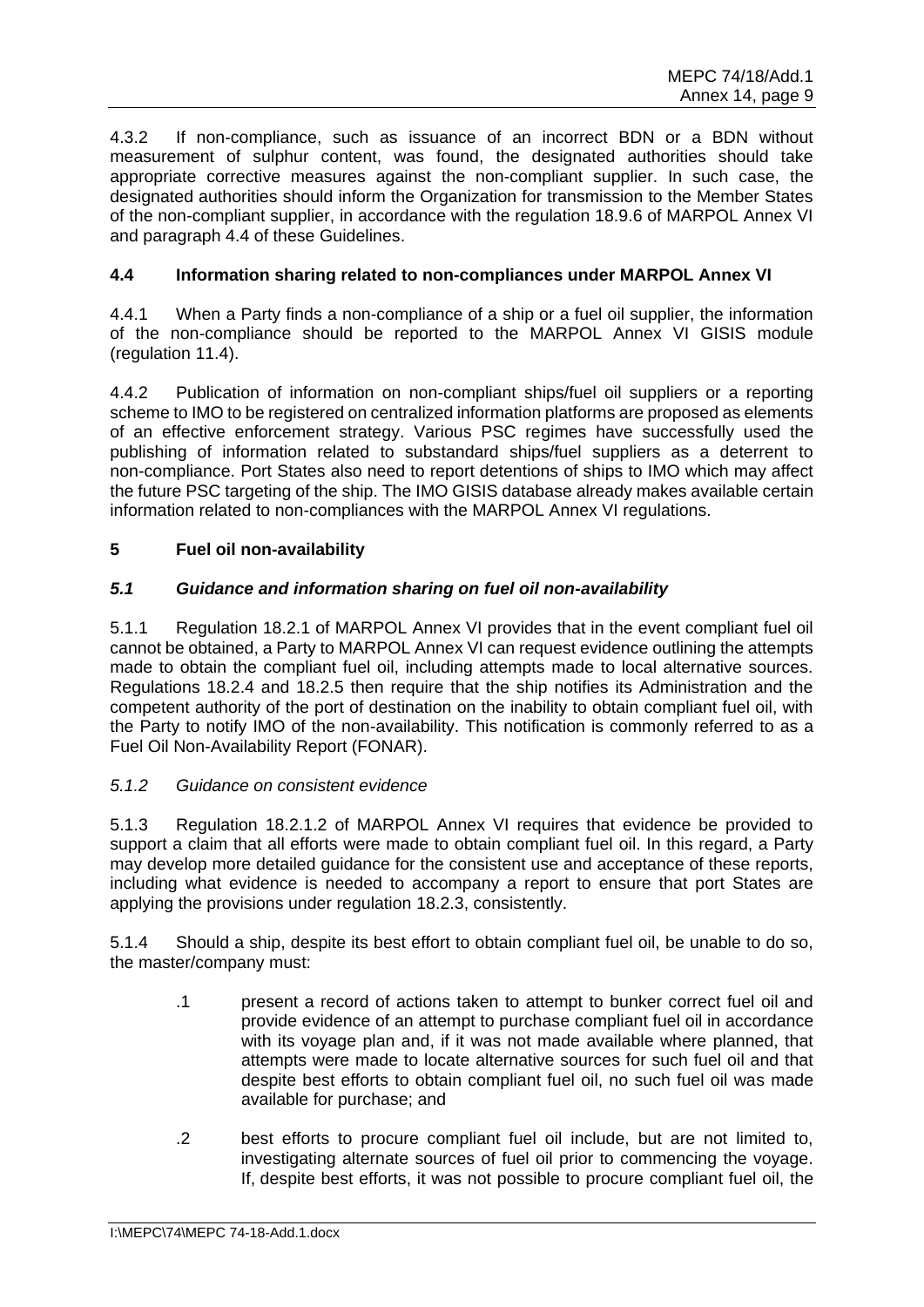master/Company must immediately notify the port State Administration in the port of arrival and the flag Administration (regulation 18.2.4 of MARPOL Annex VI).

5.1.5 In order to minimize disruption to commerce and avoid delays, the master/company should submit a FONAR as soon as it is determined or becomes aware that it will not be able to procure and use compliant fuel oil.

# *5.1.6 Investigating non-availability*

5.1.7 A Party should investigate the reports of non-availability. This process is important to ensure a consistent supply of compliant fuel to industry, as well as prevent incentives for ships to use ports where it is known that compliant fuel is not available on an ongoing basis. Critical to this process will be the sharing of information between Member States on reported compliant fuel oil supply issues.

5.1.8 Regulation 18.2.5 of MARPOL Annex VI provides that a Party to MARPOL Annex VI notify the Organization when a ship has presented evidence of the non-availability of compliant fuel oil in a port or at their terminal. For this purpose, MARPOL Annex VI GISIS module provides the platform for Parties to upload such notifications.

5.1.9 Regulation 18.1 of MARPOL Annex VI provides that each Party take all reasonable steps to promote the availability of above compliant fuel oil and inform the Organization through MARPOL Annex VI GISIS module of the availability of compliant fuel oils in its ports and terminals.

5.1.10 Port State control authority may contact the submitter (and/or shipowner or operator), including in the event of an incomplete submission, and request additional information, or to pursue an enforcement action such as a Notice of Violation.

# *5.2 Standard format for reporting fuel oil non-availability*

5.2.1 For ships which are unable to purchase fuel oil meeting the requirements of regulations 14.1 or 14.4 of MARPOL Annex VI, the standard format for reporting fuel oil non-availability is set out in appendix 1 to this document, pursuant to regulation 18.2.4 of MARPOL Annex VI.

# **6 Possible safety implications relating to fuel oils meeting the 0.50% m/m sulphur limit**

6.1 MEPC 73 (October 2018) approved MEPC.1/Circ.878 on *Guidance on the development of a ship implementation plan for the consistent implementation of the 0.50% sulphur limit under MARPOL Annex VI* (hereafter the "Ship Implementation Plan Guidance") addresses some safety issues identified with regard to 0.50% maximum sulphur fuel oil, in particular through the section on risk assessment (section 1 of the Ship Implementation Plan Guidance) and additional guidance provided on impact on machinery systems and tank cleaning (appendix 2 and appendix 3 of the Ship Implementation Plan Guidance, respectively).

6.2 Identified potential safety implications include, but are not limited to, the following:

- .1 stability of blended fuel oil;
- .2 compatibility, including new tests and metrics appropriate for future fuels;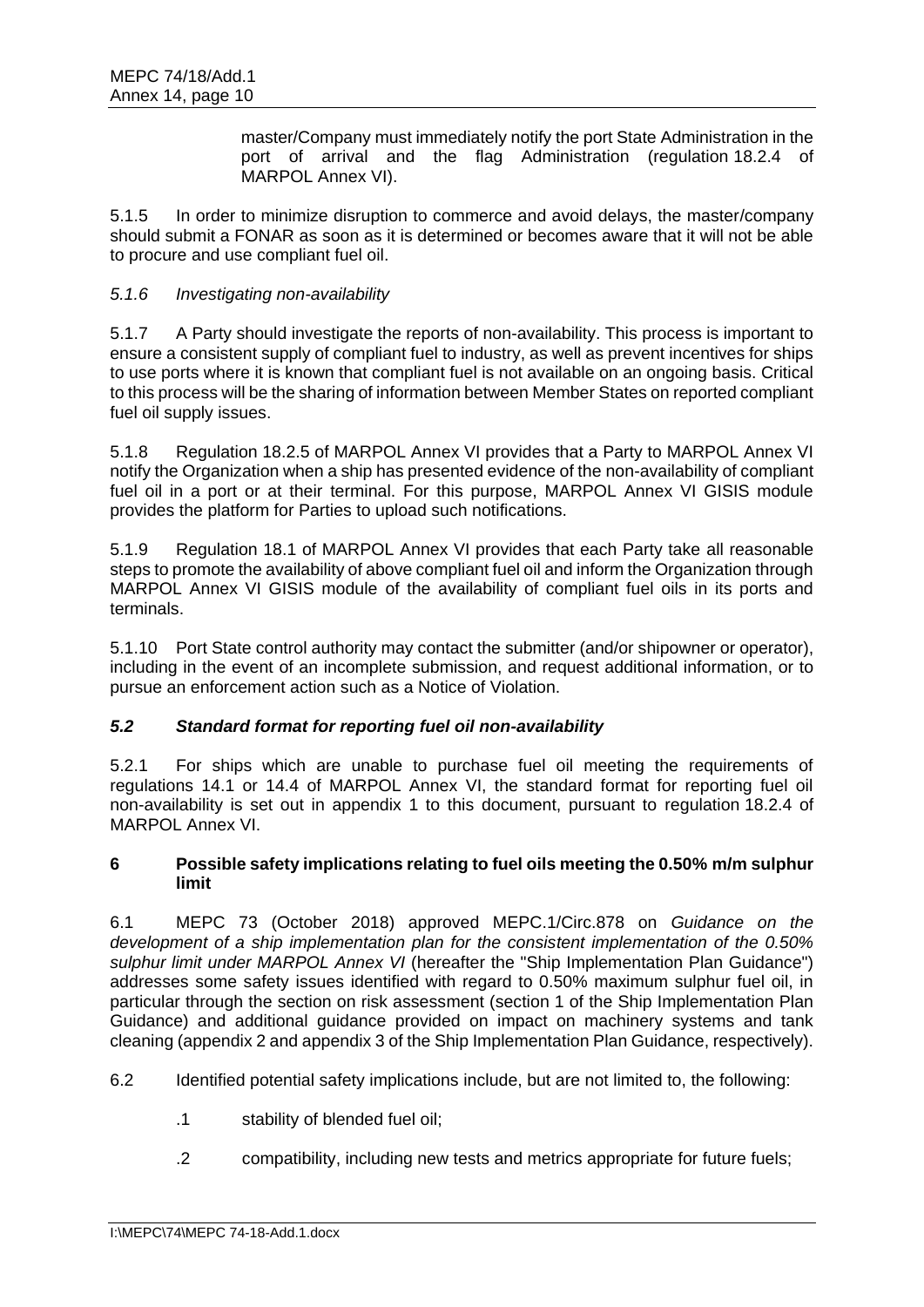- .3 cold flow properties;
- .4 acid number;
- .5 flash point;
- .6 ignition and combustion quality;
- .7 cat fines;
- .8 low viscosity; and
- .9 unusual components.

6.3 Additional technical information and a review, displayed in tabular format, of the possible potential safety implications is set out in appendix 2.

6.4 Reference should also be made to general industry guidance on potential safety and operational issues related to the supply and use of 0.50% maximum sulphur fuels $8$ .

<sup>8</sup> ICS, ASA and ECSA Guidance to shipping companies and crews on preparing for compliance with the 2020 global sulphur limit can be accessed at the following link: [http://www.ics-shipping.org/free-resources/2020](http://www.ics-shipping.org/free-resources/2020-sulphur-compliance) [sulphur-compliance](http://www.ics-shipping.org/free-resources/2020-sulphur-compliance)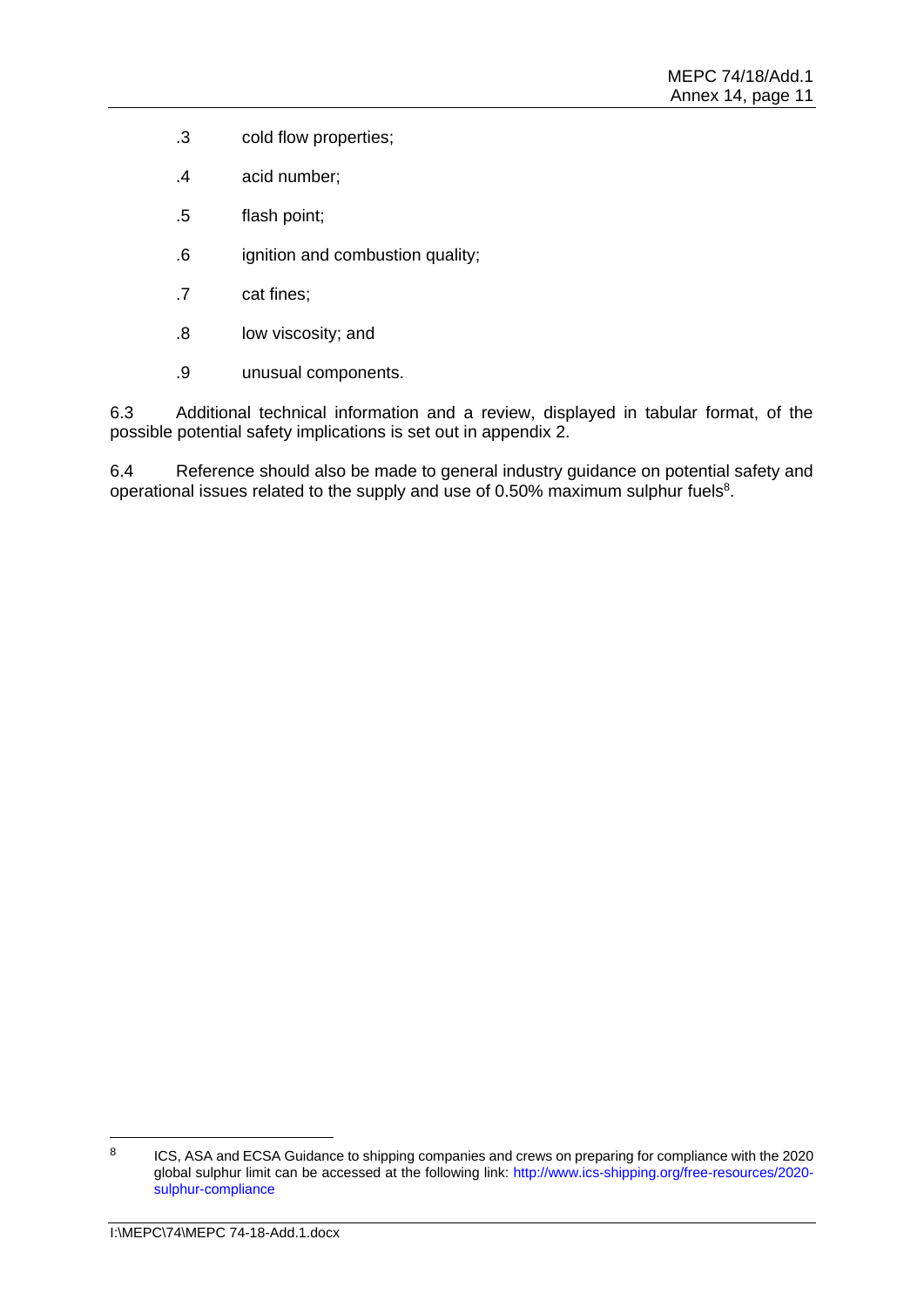# APPENDIX 1

# **FUEL OIL NON-AVAILABILITY REPORT (FONAR)**

Note:

1 This report is to be sent to the flag Administration and to the competent authorities in the relevant port(s) of destination in accordance with regulation 18.2.4 of MARPOL Annex VI. The report shall be sent as soon as it is determined that the ship/operator will be unable to procure compliant fuel oil and preferably before the ship leaves the port/terminal where compliant fuel cannot be obtained. A copy of the FONAR should be kept on board for inspection for at least 36 months.

2 This report should be used to provide evidence if a ship is unable to obtain fuel oil compliant with the provisions stipulated in regulations 14.1 or 14.4 of MARPOL Annex VI.

3 Before filing a FONAR, the following should be observed by the ship/operator:

3.1 A fuel oil non-availability report is not an exemption. According to regulation 18.2 of MARPOL Annex VI, it is the responsibility of the Party of the destination port, through its competent authority, to scrutinize the information provided and take action, as appropriate.

3.2 In the case of insufficiently supported and/or repeated claims of non-availability, the Party may require additional documentation and substantiation of fuel oil non-availability claims. The ship/operator may also be subject to more extensive inspections or examinations while in port.

3.3 Ships/operators are expected to take into account logistical conditions and/or terminal/port policies when planning bunkering, including but not limited to having to change berth or anchor within a port or terminal in order to obtain compliant fuel.

3.4 Ships/operators are expected to prepare as far as reasonably practicable to be able to operate on compliant fuel oils. This could include, but is not limited to, fuel oils with different viscosity and different sulphur content not exceeding regulatory requirements (requiring different lube oils) as well as requiring heating and/or other treatment on board.

### **1 Particulars of ship**

- 1.1 Name of ship:
- 1.2 IMO number:  $\qquad \qquad \qquad$
- 1.3 Flag: \_\_\_\_\_\_\_\_\_\_\_\_\_\_\_\_\_\_\_\_\_\_\_\_\_\_\_\_\_\_\_\_\_\_\_\_\_\_\_\_\_\_\_\_\_\_\_\_\_\_\_\_\_\_\_\_\_\_\_\_\_\_
- 1.4 (if other relevant registration number is available, enter here):

#### **2 Description of ship's voyage plan**

2.1 Provide a description of the ship's voyage plan in place at the time of entry into "country X" waters (and ECA, if applicable) (Attach copy of plan if available):

\_\_\_\_\_\_\_\_\_\_\_\_\_\_\_\_\_\_\_\_\_\_\_\_\_\_\_\_\_\_\_\_\_\_\_\_\_\_\_\_\_\_\_\_\_\_\_\_\_\_\_\_\_\_\_\_\_\_\_\_\_\_\_\_\_\_\_\_\_\_\_\_\_ \_\_\_\_\_\_\_\_\_\_\_\_\_\_\_\_\_\_\_\_\_\_\_\_\_\_\_\_\_\_\_\_\_\_\_\_\_\_\_\_\_\_\_\_\_\_\_\_\_\_\_\_\_\_\_\_\_\_\_\_\_\_\_\_\_\_\_\_\_\_\_\_\_ \_\_\_\_\_\_\_\_\_\_\_\_\_\_\_\_\_\_\_\_\_\_\_\_\_\_\_\_\_\_\_\_\_\_\_\_\_\_\_\_\_\_\_\_\_\_\_\_\_\_\_\_\_\_\_\_\_\_\_\_\_\_\_\_\_\_\_\_\_\_\_\_\_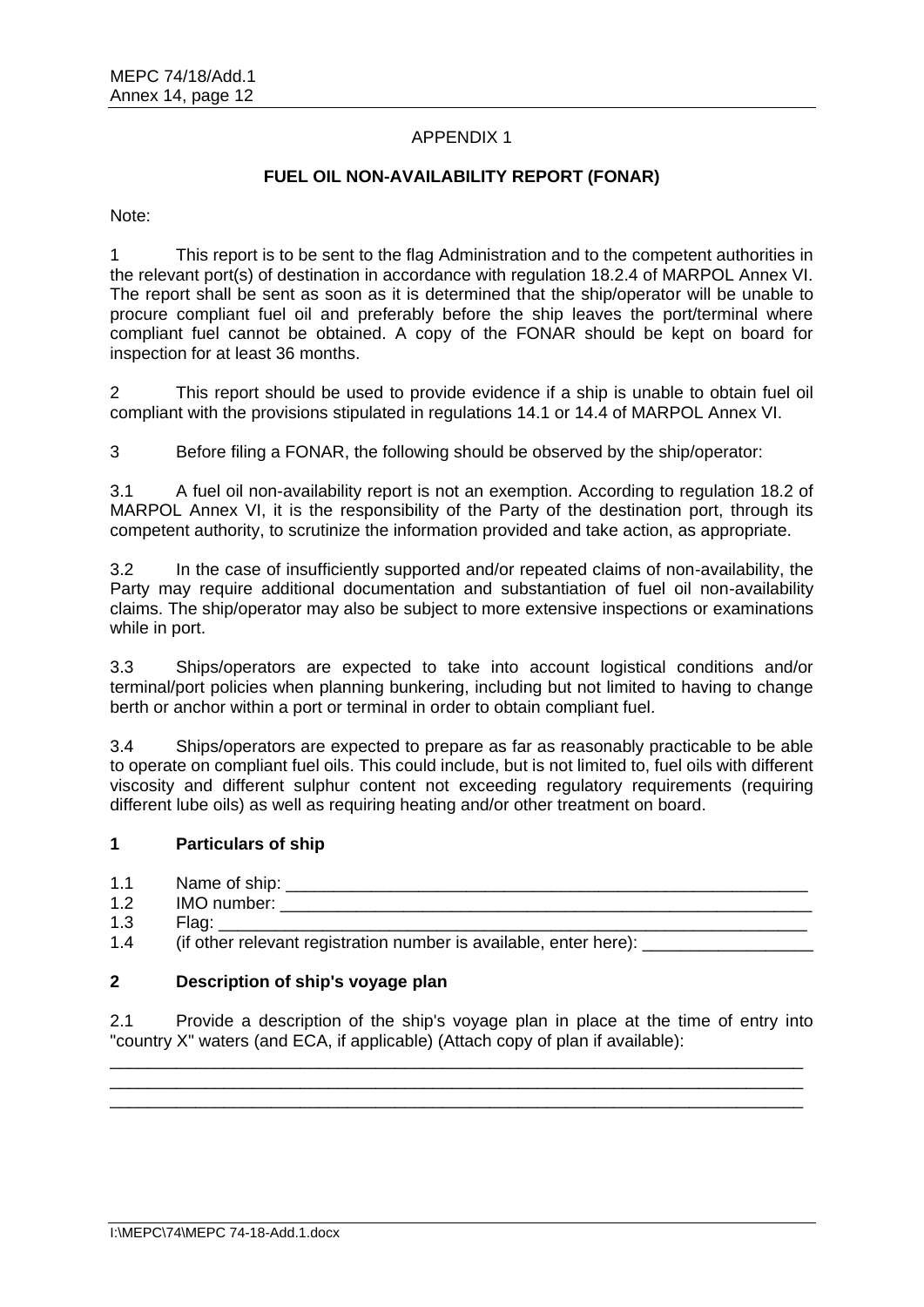### 2.2 Details of voyage:

- 1 Last port of departure
- 2 First port of arrival in "country X":
- 3 Date of departure from last port (dd-mm-yyyy):
- 4 Date of arrival at first "country X" (dd-mm-yyyy):
- 5 Date ship first received notice that it would be transiting in "country X" waters (and ECA, if applicable) (dd-mm-yyyy):

\_\_\_\_\_\_\_\_\_\_\_\_\_\_\_\_\_\_\_\_\_\_\_\_\_\_\_\_\_\_\_\_\_\_\_\_\_\_\_\_\_\_\_\_\_\_\_\_\_\_\_\_\_\_\_\_\_\_\_\_\_\_\_\_\_\_\_

\_\_\_\_\_\_\_\_\_\_\_\_\_\_\_\_\_\_\_\_\_\_\_\_\_\_\_\_\_\_\_\_\_\_\_\_\_\_\_\_\_\_\_\_\_\_\_\_\_\_\_\_\_\_\_\_\_\_\_\_\_\_\_\_\_\_\_

\_\_\_\_\_\_\_\_\_\_\_\_\_\_\_\_\_\_\_\_\_\_\_\_\_\_\_\_\_\_\_\_\_\_\_\_\_\_\_\_\_\_\_\_\_\_\_\_\_\_\_\_\_\_\_\_\_\_\_\_\_\_\_\_\_\_\_

\_\_\_\_\_\_\_\_\_\_\_\_\_\_\_\_\_\_\_\_\_\_\_\_\_\_\_\_\_\_\_\_\_\_\_\_\_\_\_\_\_\_\_\_\_\_\_\_\_\_\_\_\_\_\_\_\_\_\_\_\_\_\_\_\_\_\_

\_\_\_\_\_\_\_\_\_\_\_\_\_\_\_\_\_\_\_\_\_\_\_\_\_\_\_\_\_\_\_\_\_\_\_\_\_\_\_\_\_\_\_\_\_\_\_\_\_\_\_\_\_\_\_\_\_\_\_\_\_\_\_\_\_\_\_

\_\_\_\_\_\_\_\_\_\_\_\_\_\_\_\_\_\_\_\_\_\_\_\_\_\_\_\_\_\_\_\_\_\_\_\_\_\_\_\_\_\_\_\_\_\_\_\_\_\_\_\_\_\_\_\_\_\_\_\_\_\_\_\_\_\_\_

- 6 Ship's location at the time of notice:
- 7 Date ship operator expects to enter "country X" waters (and ECA, if applicable) (dd-mm-yyyy): \_\_\_\_\_\_\_\_\_\_\_\_\_\_\_\_\_\_\_\_\_\_\_\_\_\_\_\_\_\_\_\_\_\_\_\_\_\_\_\_\_\_\_\_\_\_\_\_\_\_\_\_\_\_\_\_\_\_\_\_\_\_\_\_\_\_
- 8 Time ship operator expects to enter "country X" waters (and ECA, if applicable) (hh:mm UTC): \_\_\_\_\_\_\_\_\_\_\_\_\_\_\_\_\_\_\_\_\_\_\_\_\_\_\_\_\_\_\_\_\_\_\_\_\_\_\_\_\_\_\_\_\_\_\_\_\_\_\_\_\_\_\_\_\_\_\_\_\_\_\_\_\_\_
- 9 Date ship operator expects to exit "country X" waters (and ECA, if applicable) (dd-mm-yyyy):
- 10 Time ship operator expects to exit "country X" waters (and ECA, if applicable) (hh:mm UTC): \_\_\_\_\_\_\_\_\_\_\_\_\_\_\_\_\_\_\_\_\_\_\_\_\_\_\_\_\_\_\_\_\_\_\_\_\_\_\_\_\_\_\_\_\_\_\_\_\_\_\_\_\_\_\_\_\_\_\_\_\_\_\_\_\_\_

\_\_\_\_\_\_\_\_\_\_\_\_\_\_\_\_\_\_\_\_\_\_\_\_\_\_\_\_\_\_\_\_\_\_\_\_\_\_\_\_\_\_\_\_\_\_\_\_\_\_\_\_\_\_\_\_\_\_\_\_\_\_\_\_\_\_

- 11 Projected days ship's main propulsion engines will be in operation within "country X" waters (and ECA, if applicable):
- 12 Sulphur content of fuel oil in use when entering and operating in "country X" waters (and ECA, if applicable):

\_\_\_\_\_\_\_\_\_\_\_\_\_\_\_\_\_\_\_\_\_\_\_\_\_\_\_\_\_\_\_\_\_\_\_\_\_\_\_\_\_\_\_\_\_\_\_\_\_\_\_\_\_\_\_\_\_\_\_\_\_\_\_\_\_\_

\_\_\_\_\_\_\_\_\_\_\_\_\_\_\_\_\_\_\_\_\_\_\_\_\_\_\_\_\_\_\_\_\_\_\_\_\_\_\_\_\_\_\_\_\_\_\_\_\_\_\_\_\_\_\_\_\_\_\_\_\_\_\_\_\_\_\_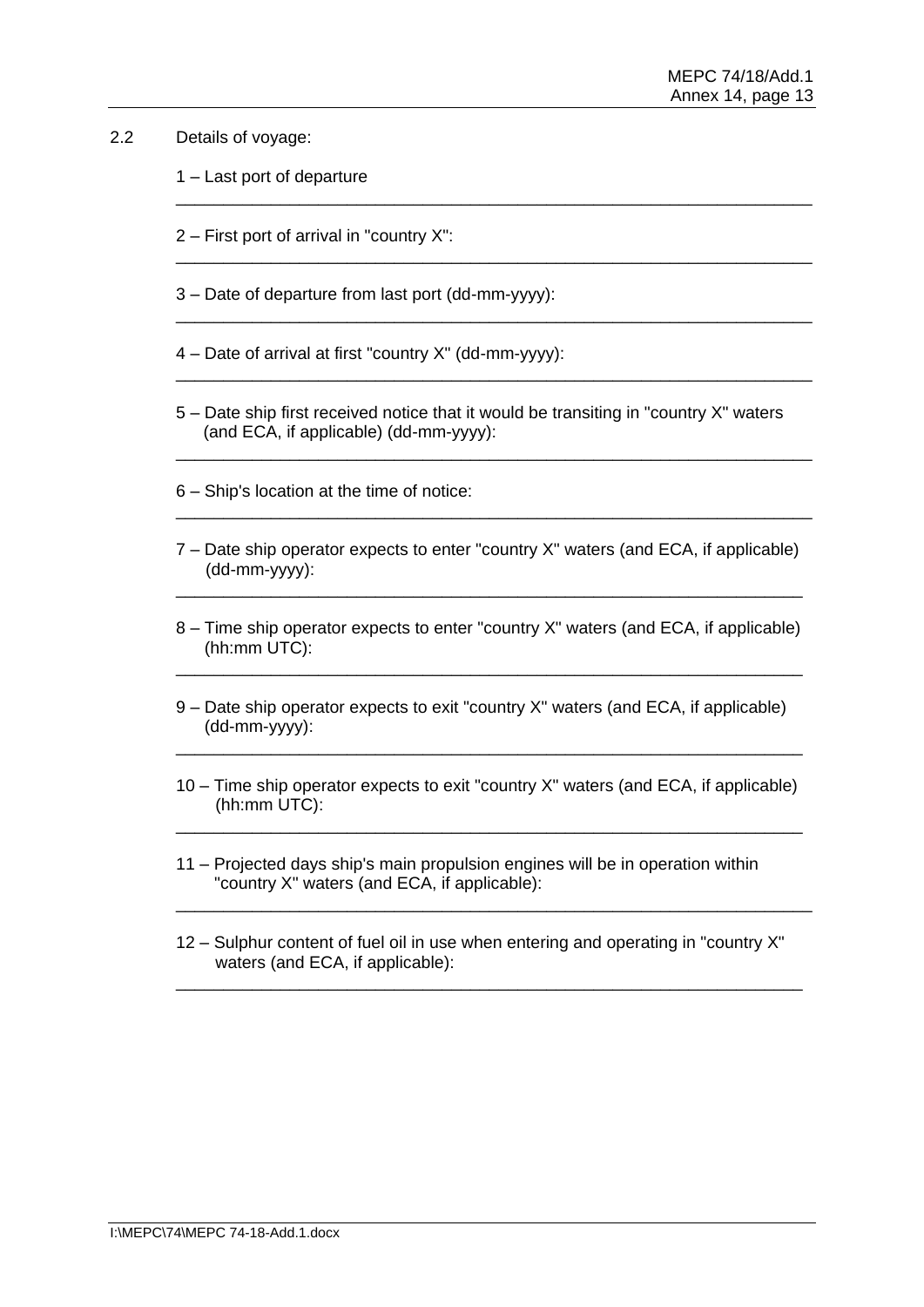### **3 Evidence of attempts to purchase compliant fuel oil**

3.1 Provide a description of actions taken to attempt to achieve compliance prior to entering "country X" waters (and ECA, if applicable), including a description of all attempts that were made to locate alternative sources of compliant fuel oil, and a description of the reason why compliant fuel oil was not available:

\_\_\_\_\_\_\_\_\_\_\_\_\_\_\_\_\_\_\_\_\_\_\_\_\_\_\_\_\_\_\_\_\_\_\_\_\_\_\_\_\_\_\_\_\_\_\_\_\_\_\_\_\_\_\_\_\_\_\_\_\_\_\_\_\_\_\_ \_\_\_\_\_\_\_\_\_\_\_\_\_\_\_\_\_\_\_\_\_\_\_\_\_\_\_\_\_\_\_\_\_\_\_\_\_\_\_\_\_\_\_\_\_\_\_\_\_\_\_\_\_\_\_\_\_\_\_\_\_\_\_\_\_\_\_ \_\_\_\_\_\_\_\_\_\_\_\_\_\_\_\_\_\_\_\_\_\_\_\_\_\_\_\_\_\_\_\_\_\_\_\_\_\_\_\_\_\_\_\_\_\_\_\_\_\_\_\_\_\_\_\_\_\_\_\_\_\_\_\_\_\_\_

\_\_\_\_\_\_\_\_\_\_\_\_\_\_\_\_\_\_\_\_\_\_\_\_\_\_\_\_\_\_\_\_\_\_\_\_\_\_\_\_\_\_\_\_\_\_\_\_\_\_\_\_\_\_\_\_\_\_\_\_\_\_\_\_\_\_\_ \_\_\_\_\_\_\_\_\_\_\_\_\_\_\_\_\_\_\_\_\_\_\_\_\_\_\_\_\_\_\_\_\_\_\_\_\_\_\_\_\_\_\_\_\_\_\_\_\_\_\_\_\_\_\_\_\_\_\_\_\_\_\_\_\_\_\_ \_\_\_\_\_\_\_\_\_\_\_\_\_\_\_\_\_\_\_\_\_\_\_\_\_\_\_\_\_\_\_\_\_\_\_\_\_\_\_\_\_\_\_\_\_\_\_\_\_\_\_\_\_\_\_\_\_\_\_\_\_\_\_\_\_\_\_ \_\_\_\_\_\_\_\_\_\_\_\_\_\_\_\_\_\_\_\_\_\_\_\_\_\_\_\_\_\_\_\_\_\_\_\_\_\_\_\_\_\_\_\_\_\_\_\_\_\_\_\_\_\_\_\_\_\_\_\_\_\_\_\_\_\_\_ \_\_\_\_\_\_\_\_\_\_\_\_\_\_\_\_\_\_\_\_\_\_\_\_\_\_\_\_\_\_\_\_\_\_\_\_\_\_\_\_\_\_\_\_\_\_\_\_\_\_\_\_\_\_\_\_\_\_\_\_\_\_\_\_\_\_\_

3.2 Name and email address of suppliers contacted, address and phone number and date of contact (dd-mm-yyyy):

Please attach copies of communication with suppliers (e.g. emails to and from suppliers)

### **4 In case of fuel oil supply disruption only**

4.1 Name of port at which ship was scheduled to receive compliant fuel oil:

\_\_\_\_\_\_\_\_\_\_\_\_\_\_\_\_\_\_\_\_\_\_\_\_\_\_\_\_\_\_\_\_\_\_\_\_\_\_\_\_\_\_\_\_\_\_\_\_\_\_\_\_\_\_\_\_\_\_\_\_\_\_\_\_\_\_\_ \_\_\_\_\_\_\_\_\_\_\_\_\_\_\_\_\_\_\_\_\_\_\_\_\_\_\_\_\_\_\_\_\_\_\_\_\_\_\_\_\_\_\_\_\_\_\_\_\_\_\_\_\_\_\_\_\_\_\_\_\_\_\_\_\_\_\_ \_\_\_\_\_\_\_\_\_\_\_\_\_\_\_\_\_\_\_\_\_\_\_\_\_\_\_\_\_\_\_\_\_\_\_\_\_\_\_\_\_\_\_\_\_\_\_\_\_\_\_\_\_\_\_\_\_\_\_\_\_\_\_\_\_\_\_ \_\_\_\_\_\_\_\_\_\_\_\_\_\_\_\_\_\_\_\_\_\_\_\_\_\_\_\_\_\_\_\_\_\_\_\_\_\_\_\_\_\_\_\_\_\_\_\_\_\_\_\_\_\_\_\_\_\_\_\_\_\_\_\_\_\_\_

4.2 Name, email address, and phone number of the fuel oil supplier that was scheduled to deliver (and now reporting the non-availability):

### **5 Operation constraints, if applicable**

5.1 If non-compliant fuel has been bunkered due to concerns that the quality of the compliant fuel available would cause operational or safety problems on board the ships, the concerns should be thoroughly documented.

5.2 Describe any operational constraints that prevented use of compliant fuel oil available at port: \_\_\_\_\_\_\_\_\_\_\_\_\_\_\_\_\_\_\_\_\_\_\_\_\_\_\_\_\_\_\_\_\_\_\_\_\_\_\_\_\_\_\_\_\_\_\_\_\_\_\_\_\_\_\_\_\_\_\_\_\_\_\_\_\_\_\_\_\_\_\_\_\_\_

5.3 Specify steps taken, or to be taken, to resolve these operational constraints that will enable compliant fuel use:

\_\_\_\_\_\_\_\_\_\_\_\_\_\_\_\_\_\_\_\_\_\_\_\_\_\_\_\_\_\_\_\_\_\_\_\_\_\_\_\_\_\_\_\_\_\_\_\_\_\_\_\_\_\_\_\_\_\_\_\_\_\_\_\_\_\_\_\_\_\_\_\_\_\_

# **6 Plans to obtain compliant fuel oil**

6.1 Describe availability of compliant fuel oil at the first port-of-call in "country X", and plans to obtain it: \_\_\_\_\_\_\_\_\_\_\_\_\_\_\_\_\_\_\_\_\_\_\_\_\_\_\_\_\_\_\_\_\_\_\_\_\_\_\_\_\_\_\_\_\_\_\_\_\_\_\_\_\_\_\_\_\_\_\_\_\_\_\_\_\_\_\_\_\_\_\_\_\_\_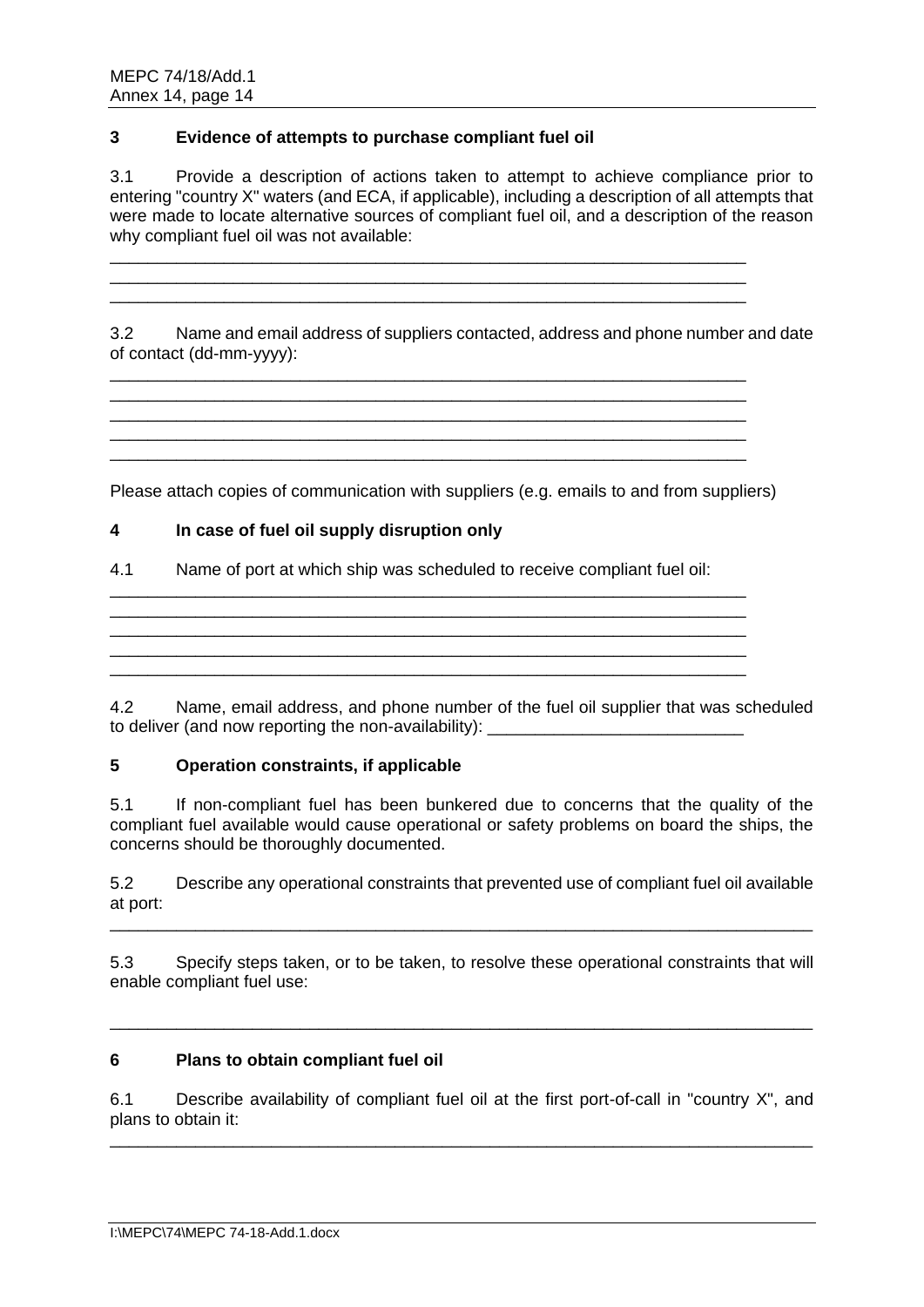6.2 If compliant fuel oil is not available at the first port-of-call in "country X", list the lowest sulphur content of available fuel oil(s) or the lowest sulphur content of available fuel oil at the next port-of-call:

\_\_\_\_\_\_\_\_\_\_\_\_\_\_\_\_\_\_\_\_\_\_\_\_\_\_\_\_\_\_\_\_\_\_\_\_\_\_\_\_\_\_\_\_\_\_\_\_\_\_\_\_\_\_\_\_\_\_\_\_\_\_\_\_\_\_\_\_\_\_\_\_\_\_

### **7 Previous Fuel Oil Non-Availability Reports**

7.1 If shipowner/operator has submitted a Fuel Oil Non-Availability Report to "country X" in the previous 12 months, list the number of Fuel Oil Non-Availability Reports previously submitted and provide details on the dates and ports visited while using non-compliant fuel oil, as set out below:

| Port:                      |  |  |
|----------------------------|--|--|
|                            |  |  |
| Type of fuel:<br>Comments: |  |  |

#### **8 Master/Company information**

| Address (street, city, country, postal/zip code): |
|---------------------------------------------------|
|                                                   |
|                                                   |

Signature of Master: \_\_\_\_\_\_\_\_\_\_\_\_\_\_\_\_\_\_\_\_\_\_\_\_\_\_\_\_\_\_\_\_\_\_\_\_\_\_\_\_\_\_\_\_\_\_\_\_\_\_\_\_\_\_\_\_\_

| Print<br>. name:               |  |
|--------------------------------|--|
| <b>Dota</b><br>DD/MM/YY<br>paw |  |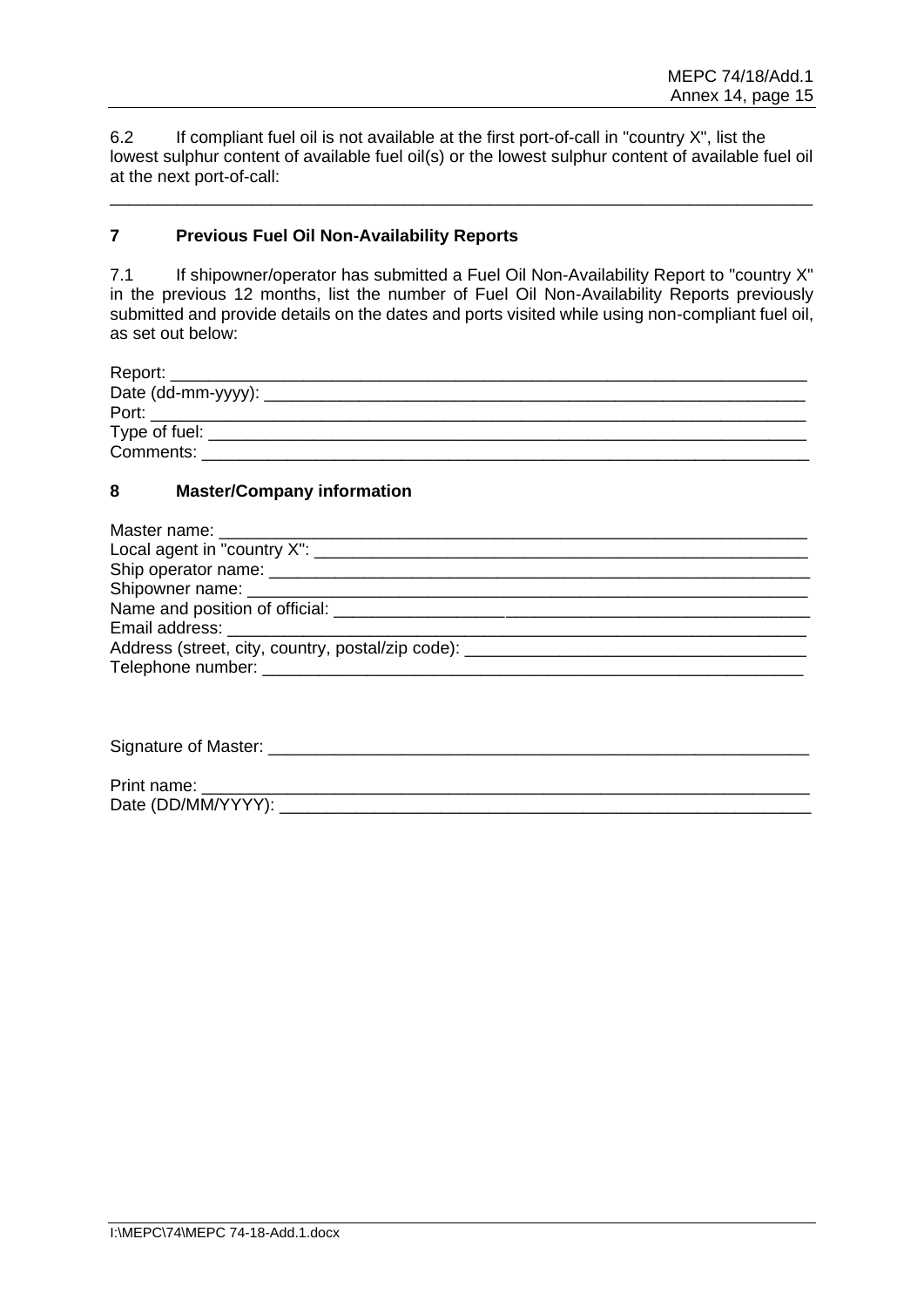# APPENDIX 2

### **TECHNICAL REVIEW OF IDENTIFIED POTENTIAL SAFETY IMPLICATIONS ASSOCIATED WITH THE USE OF 2020 COMPLIANT FUELS**

| <b>Fuel Property</b>                  | <b>Potential Challenges</b>                                                | <b>Remarks</b>                                                                    |
|---------------------------------------|----------------------------------------------------------------------------|-----------------------------------------------------------------------------------|
| <b>Stability</b>                      | The consequences of a ship                                                 | The challenge for the fuel producer is to                                         |
|                                       | receiving an unstable fuel, or one                                         | blend a fuel which is not only stable but                                         |
|                                       | that becomes unstable during                                               | also has a degree of reserve stability                                            |
|                                       | storage or handling, can be                                                | such that it will remain stable during                                            |
|                                       | serious. Sludge may build up in                                            | periods of storage and treatment at                                               |
|                                       | storage<br>tanks,<br>the<br>piping                                         | elevated temperatures.                                                            |
|                                       | systems or centrifuges and filters<br>can become totally blocked by        | More paraffinic blend components are                                              |
|                                       | voluminous amounts of sludge.                                              | expected for Very Low Sulphur Fuel Oil                                            |
|                                       |                                                                            | (VLSFO) compared to existing fuels.                                               |
|                                       |                                                                            | Whereas aromatic components have a                                                |
|                                       |                                                                            | stabilizing<br>effect<br>asphaltenes,<br>on                                       |
|                                       |                                                                            | paraffins do not. Fuel suppliers are                                              |
|                                       |                                                                            | responsible for ensuring that the supplied                                        |
|                                       |                                                                            | fuel is stable.                                                                   |
| <b>Compatibility</b><br><b>issues</b> | Challenges are the same as with<br>stability (above).                      | An incompatible mix may be harmful to<br>ship's operation.                        |
|                                       |                                                                            |                                                                                   |
|                                       |                                                                            | VLSFOs are expected to be paraffinic                                              |
|                                       |                                                                            | based in some regions and aromatic                                                |
|                                       |                                                                            | based in other regions. There is a risk of                                        |
|                                       |                                                                            | experiencing incompatibility when mixing                                          |
|                                       |                                                                            | an aromatic fuel with a paraffinic fuel.                                          |
|                                       |                                                                            | The same risk exists today, but with the                                          |
|                                       |                                                                            | wide range of products which may exist<br>post 2020, it is important to segregate |
|                                       |                                                                            | fuels as far as possible and to be                                                |
|                                       |                                                                            | how to manage/handle<br>cautious<br>of                                            |
|                                       |                                                                            | incompatible fuels on board.                                                      |
| <b>Cold flow</b>                      | ISO 8217:2017 limits the cold                                              | VLSFO products are expected to be                                                 |
| properties                            | flow properties of a fuel through                                          | more paraffinic compared to existing                                              |
| and Pour                              | setting a limit on the pour point                                          | fuels. As such, it is important to know the                                       |
| <b>Point</b>                          | (PP). However, given that wax                                              | cold flow properties of the bunkered fuel                                         |
|                                       | crystals form at temperatures<br>above the PP, fuels that meet the         | in order to ensure proper temperature                                             |
|                                       | specification in terms of PP can                                           | management on board.                                                              |
|                                       | challenging<br>still<br>be<br>when                                         | It is important to note that for additives to                                     |
|                                       | operating in colder regions. Wax                                           | be effective, they have to be applied                                             |
|                                       | particles can rapidly block filters,                                       | before crystallization has occurred in the                                        |
|                                       | potentially<br>plugging<br>them                                            | fuel.                                                                             |
|                                       | completely. The paraffin's may                                             |                                                                                   |
|                                       | crystallize and/or deposit in the                                          | Reference 1.                                                                      |
|                                       | storage<br>tanks<br>leading<br>to                                          |                                                                                   |
|                                       | blockages<br>at the filters<br>and<br>reduced<br>fuel<br>flow<br>to<br>the |                                                                                   |
|                                       | machinery plants. If fuels are                                             |                                                                                   |
|                                       | held at temperatures below the                                             |                                                                                   |
|                                       | pour point, wax will begin to                                              |                                                                                   |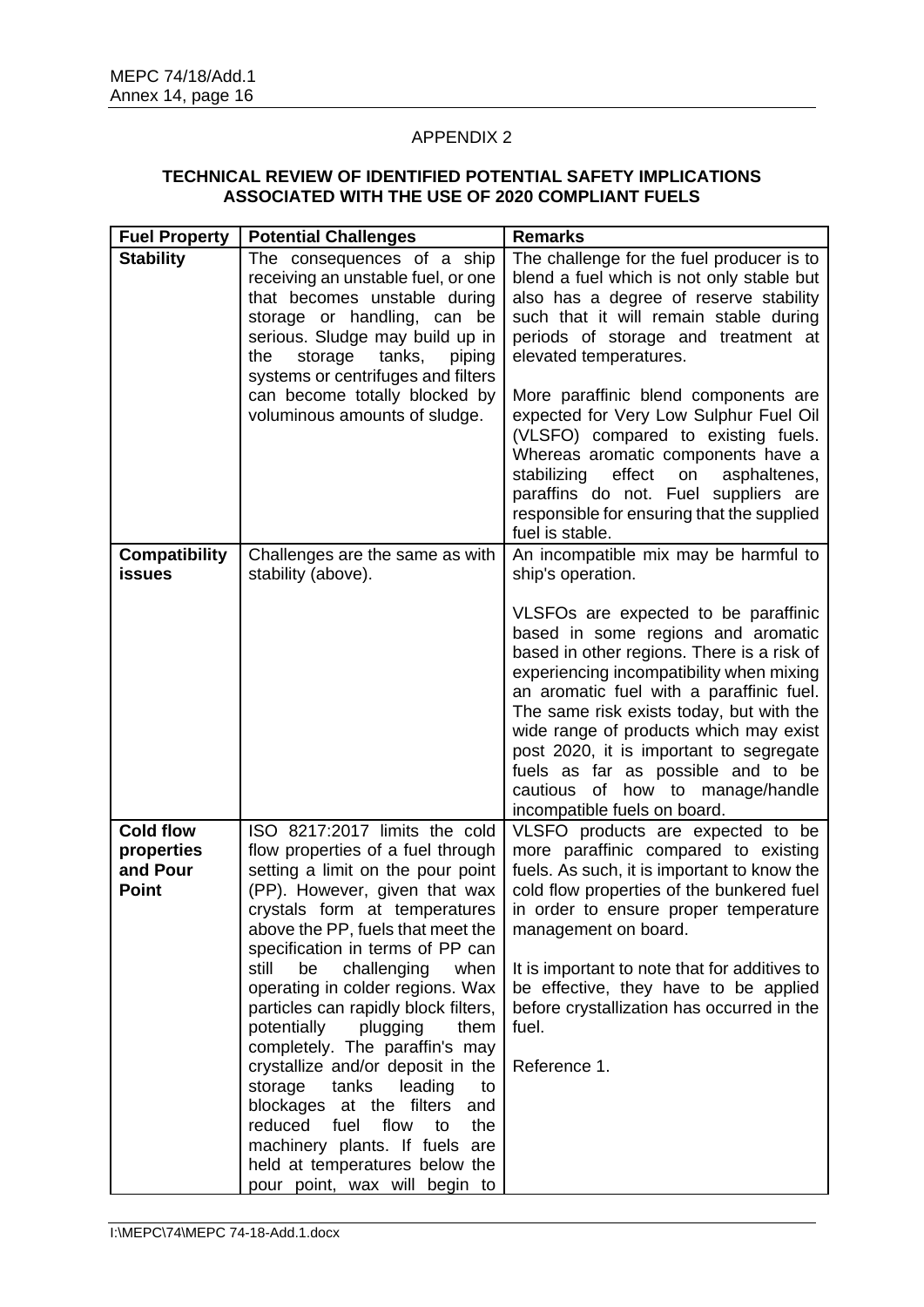| <b>Fuel Property</b> | <b>Potential Challenges</b>                               | <b>Remarks</b>                                      |
|----------------------|-----------------------------------------------------------|-----------------------------------------------------|
|                      | precipitate. This wax may cause                           |                                                     |
|                      | blocking of filters and can deposit                       |                                                     |
|                      | on heat exchangers. In severe                             |                                                     |
|                      | cases the wax will build up in                            |                                                     |
|                      | storage tank bottoms and on                               |                                                     |
|                      | heating coils, which can restrict                         |                                                     |
|                      | the coils from heating the fuel                           |                                                     |
|                      | (fuel will become unpumpable                              |                                                     |
|                      | from the bunker tanks).                                   |                                                     |
| <b>Acid number</b>   | The fuel shall be free from                               | <b>There</b><br>is<br>currently<br>recognized<br>no |
|                      | strong, inorganic acids.                                  | correlation between an acid number test             |
|                      |                                                           | result and the corrosive activity of the            |
|                      | Fuels with high acid number test                          | fuel.                                               |
|                      | arising<br>from<br>results<br>acidic                      |                                                     |
|                      | compounds cause accelerated                               | ISO 8217:2017, appendix E covers the                |
|                      | damage<br>to<br>marine<br>diesel                          | topic.                                              |
|                      | engines. Such damage is found                             |                                                     |
|                      | primarily within the fuel injection                       |                                                     |
| <b>Flashpoint</b>    | equipment.<br>Flashpoint is considered to be a            | SOLAS requirement.                                  |
|                      | useful indicator of the fire hazard                       |                                                     |
|                      | associated with the storage of                            |                                                     |
|                      | marine fuels. Even if fuels are                           |                                                     |
|                      | stored at temperatures below the                          |                                                     |
|                      | determined<br>flash<br>point,                             |                                                     |
|                      | flammable vapours may<br>still                            |                                                     |
|                      | develop in the tank headspace.                            |                                                     |
| Ignition and         | with<br>ignition<br><b>Fuels</b><br>poor<br>&             | High and medium-speed engines are                   |
| combustion           | combustion properties can, in                             | more prone to experience operational                |
| quality              | extreme cases, result in serious                          | difficulties due to poor ignition and               |
|                      | operational problems,<br>engine                           | combustion properties than low speed                |
|                      | damage<br>and<br>total<br>even                            | two stroke types. With four stroke                  |
|                      | breakdown.<br>Poor<br>combustion                          | engines, poor ignition can result in                |
|                      | performance<br>normally<br>is                             | excessive exhaust gas system deposits,              |
|                      | characterized by an extended                              | black smoke, engine knocking<br>and                 |
|                      | combustion period and/or poor                             | difficulties operating at low load.                 |
|                      | rates of pressure increase and                            |                                                     |
|                      | max"<br>"p<br>resulting<br>low<br>in.                     | If the ignition process is delayed for too          |
|                      | incomplete combustion of the                              | long a period by virtue of some chemical            |
|                      | fuel. The resulting effects are                           | quality of the fuel, too large a quantity of        |
|                      | increased levels of unburned fuel                         | fuel will be injected into the engine               |
|                      | and soot that may be deposited                            | cylinders and will ignite at once,                  |
|                      | in the combustion chamber, on                             | producing a rapid pressure and heat rise            |
|                      | the exhaust valves and in the                             | and causing associated damage to the                |
|                      | turbocharger system, exhaust                              | piston rings and cylinder liners of the             |
|                      | after treatment devices, waste                            | engine.                                             |
|                      | heat recovery units and other                             |                                                     |
|                      | exhaust system components.<br>Extended combustion periods | Reference 2.                                        |
|                      | may also result in exposure of                            |                                                     |
|                      | cylinder liner to<br>the<br>high                          |                                                     |
|                      | temperatures which may disrupt                            |                                                     |
|                      | the lubricating oil film, leading to                      |                                                     |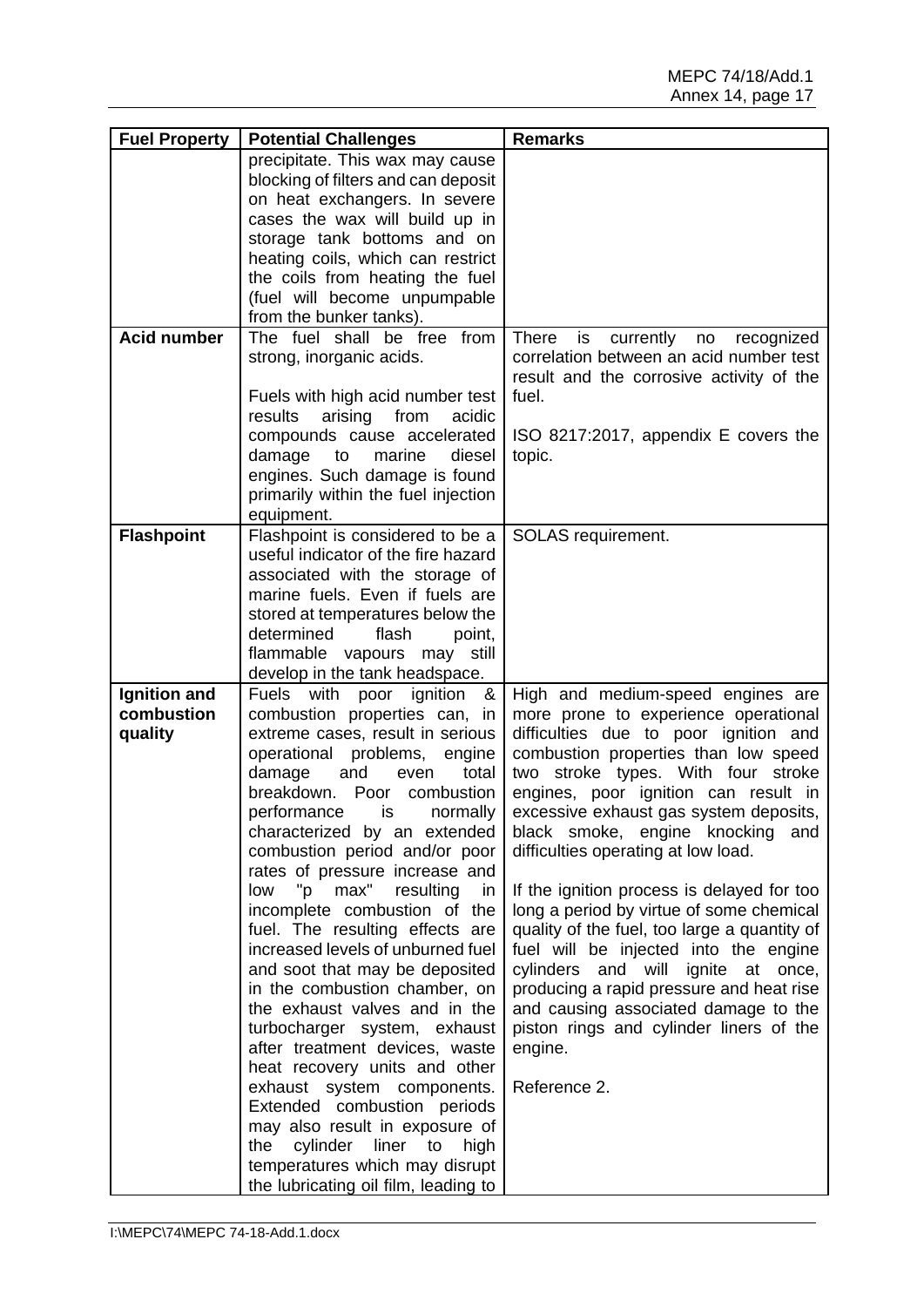| <b>Fuel Property</b> | <b>Potential Challenges</b>                                          | <b>Remarks</b>                                                                         |
|----------------------|----------------------------------------------------------------------|----------------------------------------------------------------------------------------|
|                      | increased<br>wear<br>rates<br>and<br>scuffing. Unburnt fuel droplets |                                                                                        |
|                      | may also carry over impinging on                                     |                                                                                        |
|                      | the liner surfaces causing further                                   |                                                                                        |
|                      | risk of damage to the liner.                                         |                                                                                        |
| <b>Cat fines</b>     | Cat fines will cause abrasive<br>wear of cylinder liners, piston     | Major engine manufacturers recommend<br>that the fuel's cat fines content does not     |
|                      | fuel<br>and<br>injection<br>rings                                    | exceed 10 mg/kg (ppm) at engine inlet.                                                 |
|                      | equipment if<br>reduced<br>not                                       |                                                                                        |
|                      | sufficiently by the fuel treatment                                   |                                                                                        |
|                      | system. High<br>wear<br>in<br>the<br>combustion chamber can result.  |                                                                                        |
| Low viscosity        | Low-viscosity fuels (less than                                       | Low fuel viscosity does not only affect the                                            |
|                      | 2 cSt at engine inlet) challenge                                     | engine fuel pumps. Most pumps in the                                                   |
|                      | the function of the fuel pump in                                     | external fuel oil system (supply pumps,                                                |
|                      | the following ways:                                                  | circulating pumps, transfer pumps and<br>feed pumps for the centrifuge) also need      |
|                      | .1 breakdown of the oil film,                                        | viscosities above 2 cSt to function                                                    |
|                      | which<br>could<br>result<br>$\mathsf{I}$                             | properly.                                                                              |
|                      | seizures;                                                            | <b>Viscosity</b><br>is<br>highly<br>temperature                                        |
|                      | .2 insufficient<br>injection                                         | dependent and<br>the crew must take                                                    |
|                      | pressure, which results in                                           | proper care of fuel oil temperature                                                    |
|                      | difficulties during start-up                                         | management to avoid viscosity related                                                  |
|                      | and low-load operation;<br>and                                       | issues.                                                                                |
|                      |                                                                      | Reference 3.                                                                           |
|                      | insufficient<br>index<br>$\cdot$ 3<br>fuel                           |                                                                                        |
|                      | margin,<br>which<br>limits<br>acceleration.                          |                                                                                        |
| <b>Unusual</b>       | The<br>below components and                                          | Only for few components, there                                                         |
| components           | group of components can be                                           | effect<br>exists a clear cause and                                                     |
|                      | linked to the risk of encountering                                   | between<br>and<br>component                                                            |
|                      | the following problems:                                              | associated operational problems.                                                       |
|                      | <b>Polymers</b><br>(e.g.<br>polystyrene,                             | There<br>is<br>statistical<br>no<br>study                                              |
|                      | polyethylene, polypropylene)                                         | performed of which components are                                                      |
|                      | Associated with filter blocking                                      | typically found in marine fuels and in<br>which concentration.                         |
|                      | Polymethacrylates                                                    |                                                                                        |
|                      | Associated<br>with<br>fuel<br>pump                                   | As per ISO 8217:2017, annex B:                                                         |
|                      | sticking                                                             | The marine industry continues to<br>build on its understanding of the                  |
|                      | Phenols                                                              | impact of specific chemical species                                                    |
|                      | Occasionally Associated<br>with                                      | the<br>respective<br>critical<br>and                                                   |
|                      | blocking/fuel<br>filter<br>oil<br>pump                               | concentrations at which detrimental                                                    |
|                      | sticking                                                             | effects<br>observed<br>the<br>are<br><b>on</b><br>operational<br>characteristics<br>οf |
|                      | Tall oils                                                            | marine fuels in use.                                                                   |
|                      | Associated with filter blocking                                      |                                                                                        |
|                      | Chlorinated hydrocarbons<br>Associated with<br>fuel<br>pump          | Only in some of the past cases the<br>origin of the unusual components                 |
|                      | seizures                                                             | found in bunkers were revealed and                                                     |